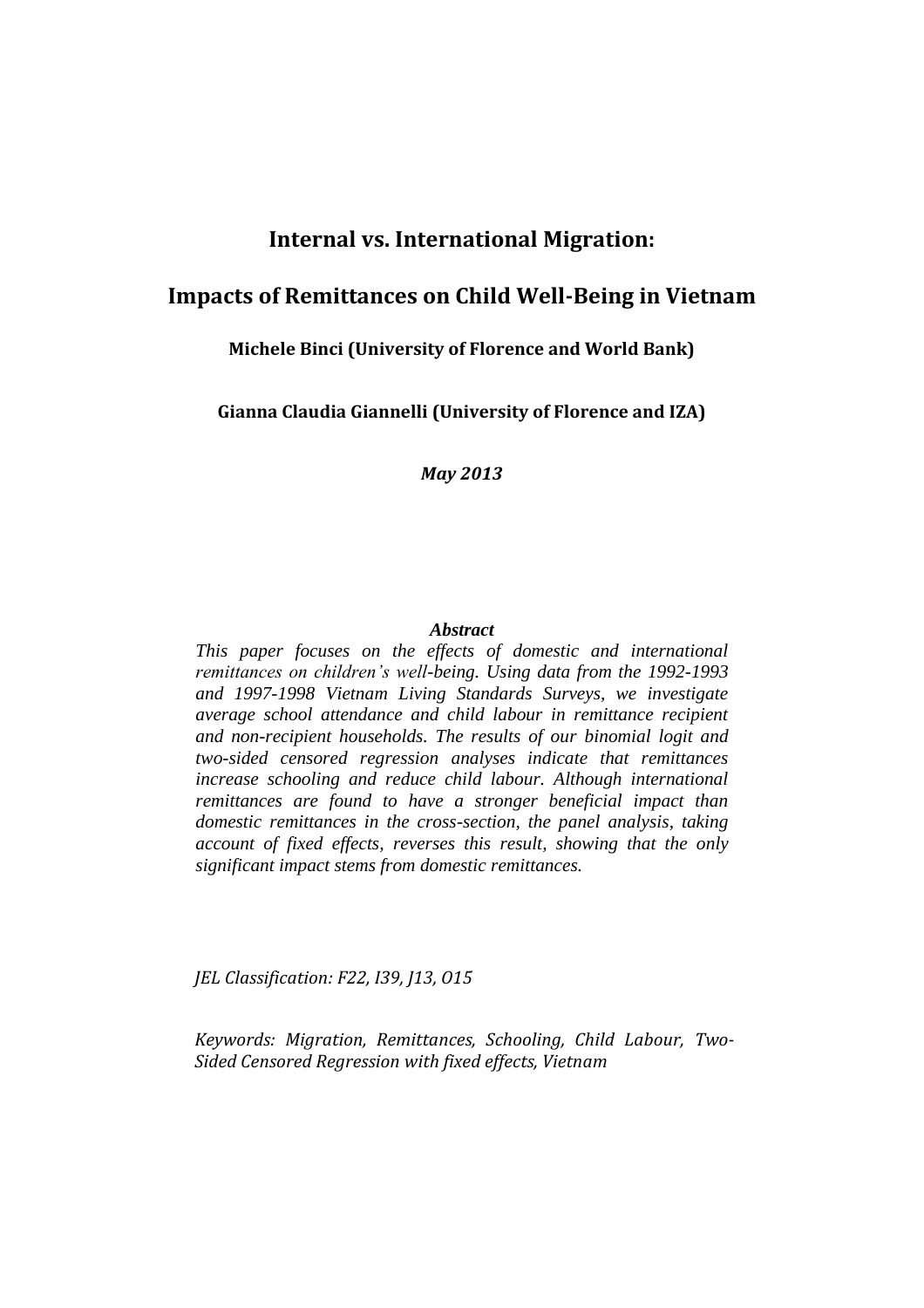## **1 Introduction**

This paper investigates whether a significant positive association between remittances and child well-being exists, by examining the incidence of school attendance and child labour in remittance recipient households, as compared to households where this income source is absent. In addition, since internal and international migratory experiences may be the outcome of different decision processes and the source of different effects, the paper aims at disentangling the impacts of domestic and international remittances on children's well-being.

The literature on the effects of remittances on household decisions is large and continuously growing. There are at least three distinct views on the use of remittances in a household: the most widespread one is that remittances are spent at the margin like income from any other source; a second view maintains that remittances tend to be spent on consumption rather than investment goods; finally, a more recent one claims that, since remittances are a transitory type of income, households tend to spend them at the margin more on investment goods — human and physical capital investments — than on consumption goods (Adams and Cuecuecha, 2010).

As far as the effects on child labor and school enrolment in developing countries are concerned, if remittances have a positive effect on education, they may also contribute to reduce child labour. From a theoretical point of view, the simplest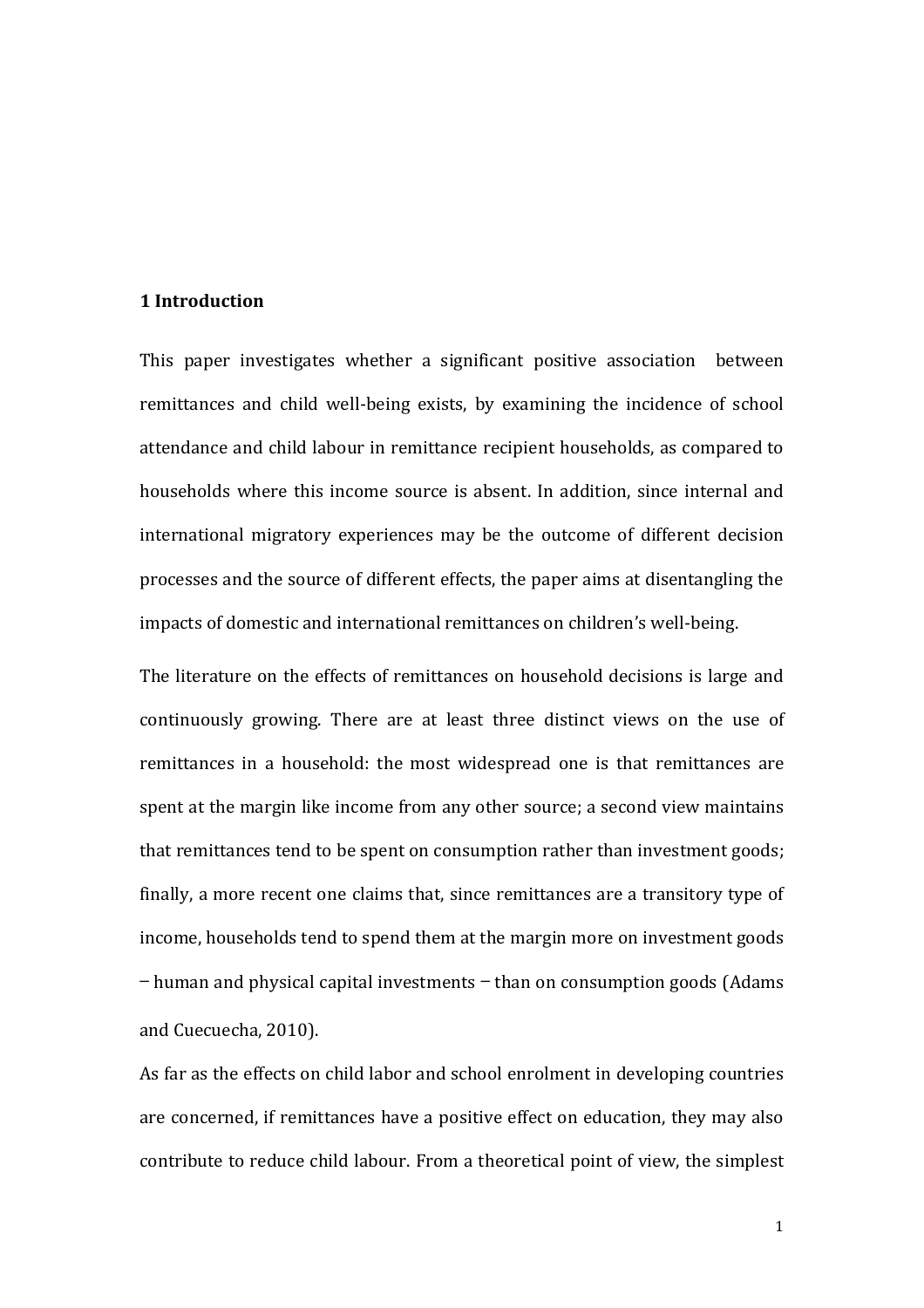way to incorporate remittances in a household model is to treat them as an additional income source. In this case, if parents' decision to rely on child labour is due to the necessity of meeting the most basic household needs and is not the result of a selfish attitude – namely, if the 'luxury axiom' holds (Basu and Van,  $1998$ <sup>i</sup> – an increase in income due to remittances is likely to release parents from the necessity of employing their children in family farm and/or business activities and/or of sending them to work in the labour market. As for the effect on schooling, in a simple theory of allocation of child time, schooling and leisure are normal goods that jointly increase as income rises, leading to a reduction in child labour. In this sense, even if the relationship between child labour and schooling might become more complex, $\mathbf{u}$  remittance inflows can play a role as extra income, with beneficial effects for children.

On the applied side, there is an increasing number of empirical findings that seem to confirm the beneficial effects produced by remittances. For instance, Edwards and Ureta (2003) examine the effects of remittances from abroad on households' schooling decisions using data from El Salvador and find that remittances have a large significant effect on school retention. However, in another recent study on El Salvador, Acosta (2011) does not find a significant overall impact of remittances on schooling, when controlling for endogeneity. Yang (2008) finds that increased receipt of overseas remittances due to favorable exchange rate movements in the Philippines increases child schooling and educational expenditure, whilst reducing child labour. With respect to the distinction between domestic and international remittances, the few studies undertaken so far show that international remittances tend to have a stronger impact than domestic remittances. Joseph and Plaza (2010), for Ghana, finds that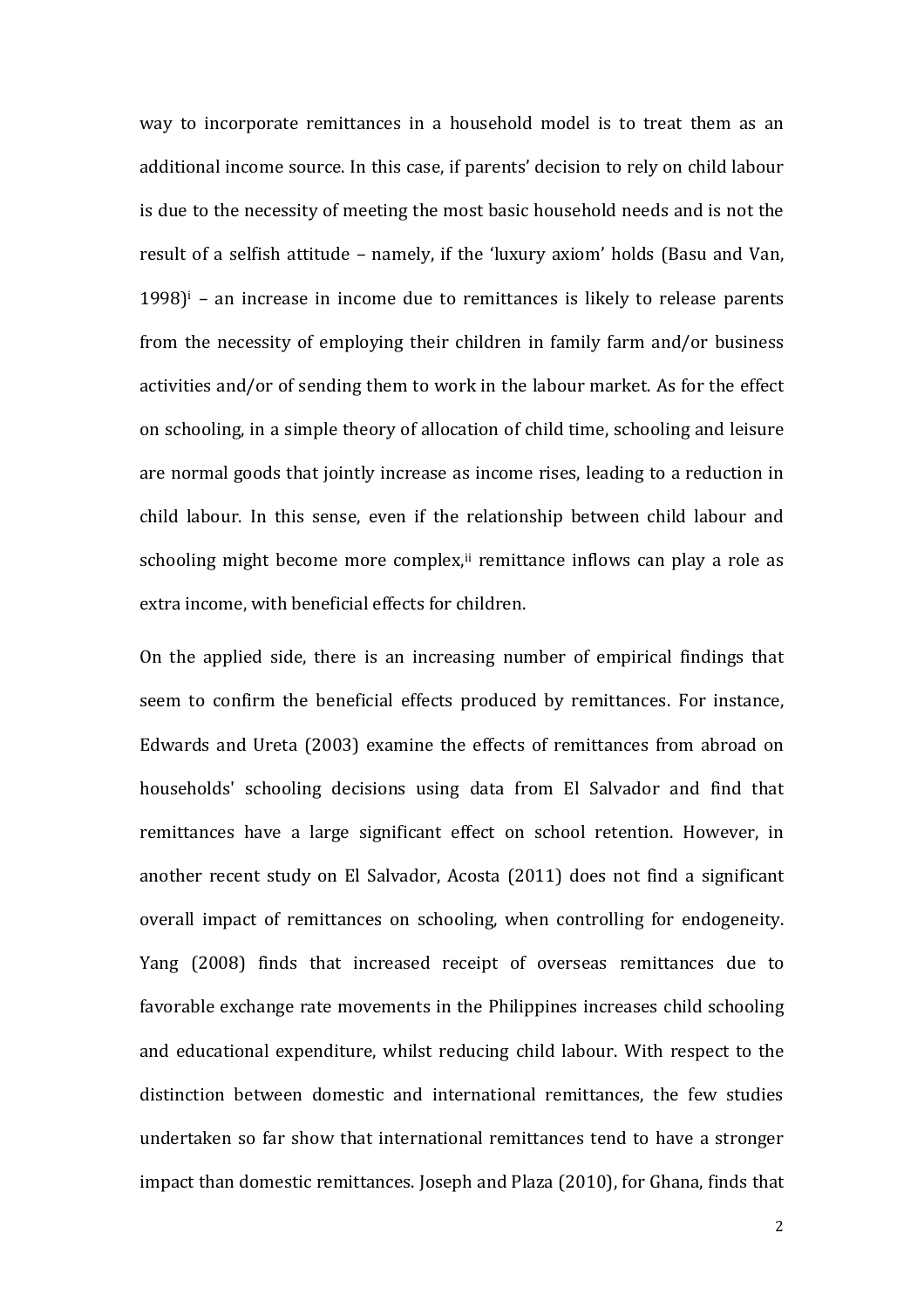international remittances unambiguously reduce child labour, and Antman (2012), for Mexico, finds that international remittances increase girls' schooling. In both studies, domestic remittances appear to have no statistically significant effect.

At variance with these findings, a number of applied studies present less positive evidence on the relationship between migration and child well-being, highlighting the negative side-effects of international migration. Giannelli and Mangiavacchi (2010), for Albania, shows that parents' migration can have a negative effect on school attendance in the long term, mainly because of a lack of parental care for children left behind. For Mexico, the evidence is mixed. McKenzie and Rapoport (2011) reaches conclusions similar to the preceding paper for schooling of girls and boys in rural areas, while Antman (2012) finds a differential effect of father's absence, with no effect on boys, and a positive effect on girls.

In this paper we analyse the impact of remittances on schooling and child labour in Vietnam, using the panel data gathered in 1992-1993 and 1997-1998 Vietnam Living Standards Surveys (VLSS). We define child labour and schooling as the proportion of children aged six to fifteen in the household who do at least some work (paid or unpaid, for the family or for the market), and the proportion of children who is only engaged in schooling, respectively. We specifically investigate the difference between domestic and international remittances, with the aim of furthering the understanding of the potentially negative side-effects caused by a lack of care for children living in those household where some members have left to migrate. We therefore embrace the assumption, typical of the most part of the literature, that parents care about their children's education,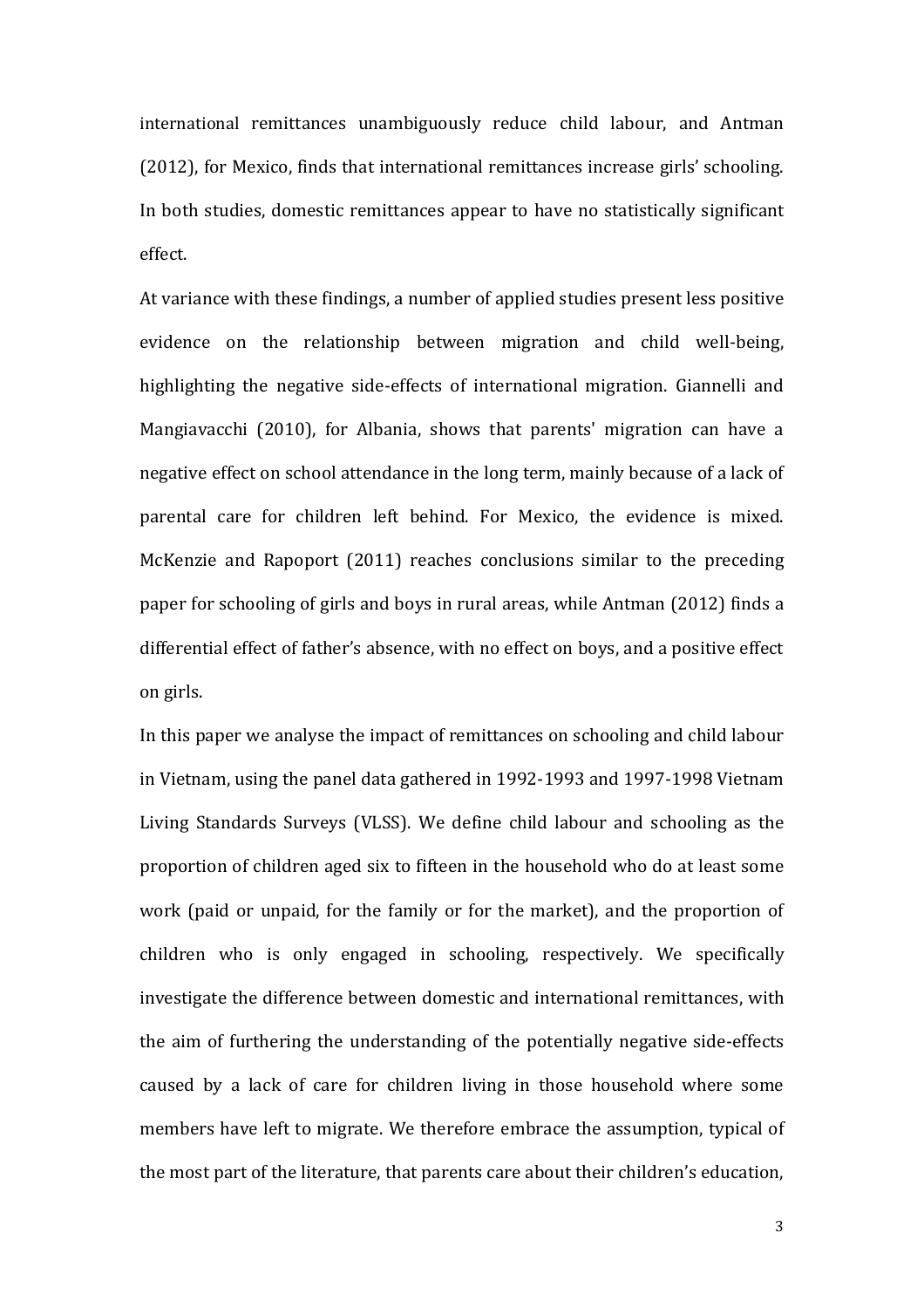spending some of their income and time favouring their children's school attendance and trying to avoid or limit child labour. Income and time become complementary factors in a child's well-being, with parents devoting time on looking after their children and considering how to spend money for them. Income from international remittances, instead, is hardly a complement of parental time for children left behind. Since parents who have migrated abroad normally have fewer opportunities to visit their families as compared to parents who have migrated internally, international migrants are likely to have less control on the use of remittances at home. As a consequence, international remittances may turn out to be less effective than domestic remittances in improving the well-being of children left behind. Hence, the distinction between domestic and international remittances may reveal that the positive effect of remittances on child well-being is counterbalanced by the negative effect of having distant parents who have migrated abroad. In this regard, Vietnam is a particularly suitable country for our analysis, since foreign migration is mostly directed towards the United States, quite a distant country in terms of both geographical location and culture.

From the methodological point of view, since our dependent variables are proportions, we use econometric specifications that take account of two-sided censoring. The results of our cross-sectional binomial logit analysis confirm the evidence that international remittances appear to have a positive and significant impact on children's welfare. However, this result is likely to be biased by the issue of the endogeneity of the migration decision, namely, by specific unobserved factors associated with international migration, which are especially relevant in the case of Vietnam, where migration has political roots. To tackle the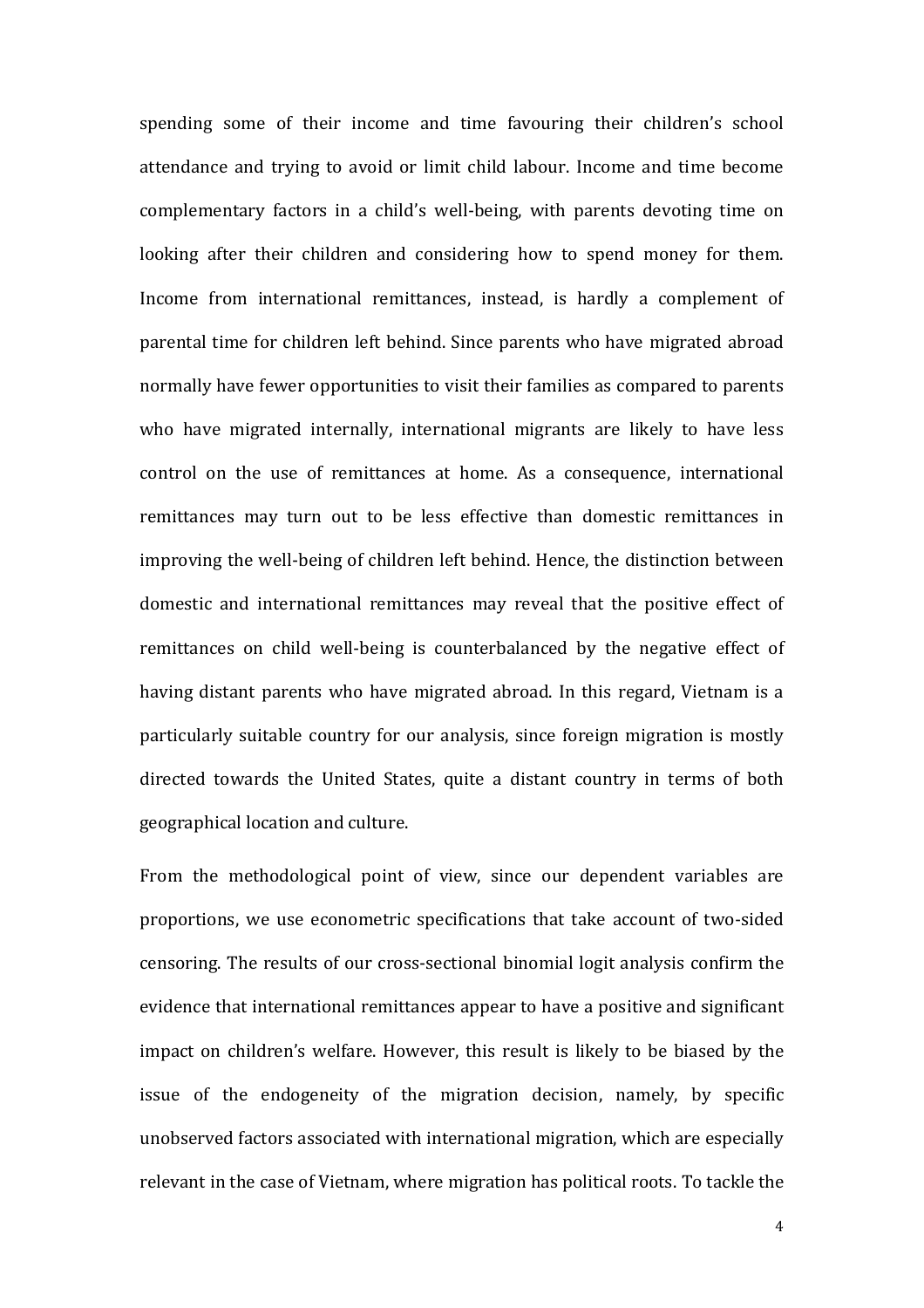problem of endogeneity, we use the panel to apply two-sided censoring regression with fixed effects. This appears to be a sensible strategy, since the findings turn out to be reversed. In fact, controlling for time-invariant unobserved characteristics, highlights the greater importance of domestic remittances for children's well-being, while international remittances become insignificant.

The paper is structured as follows. Section 2 discusses the case of Vietnam. Section 3 describes the data and the empirical strategy and Section 4 presents the results. Section 5 offers some concluding remarks.

## **2 The case of Vietnam**

During the crucial decade of the 1990s, Vietnam experienced a sharp increase in economic growth rates and a dramatic drop in overall poverty (Glewwe *et al.*, 2004) which yielded significant welfare gains for Vietnamese children (Edmonds and Turk, 2004). At the same time, Vietnam's migration and remittance patterns reshaped and expanded, both internally and internationally (Nguyen, 2009).

The beginning of this economic transformation can be roughly associated with the introduction of the Doi Moi policy in 1986, a plan of comprehensive economic innovations and liberalisations. Although these achievements varied significantly across households and regions, there were overall improvements in many economic and social indicators. The proportion of people living under the poverty line fell from over 50 per cent in the early 1990s to 37 per cent at the end of the decade, the prevalence of underweight children declined on average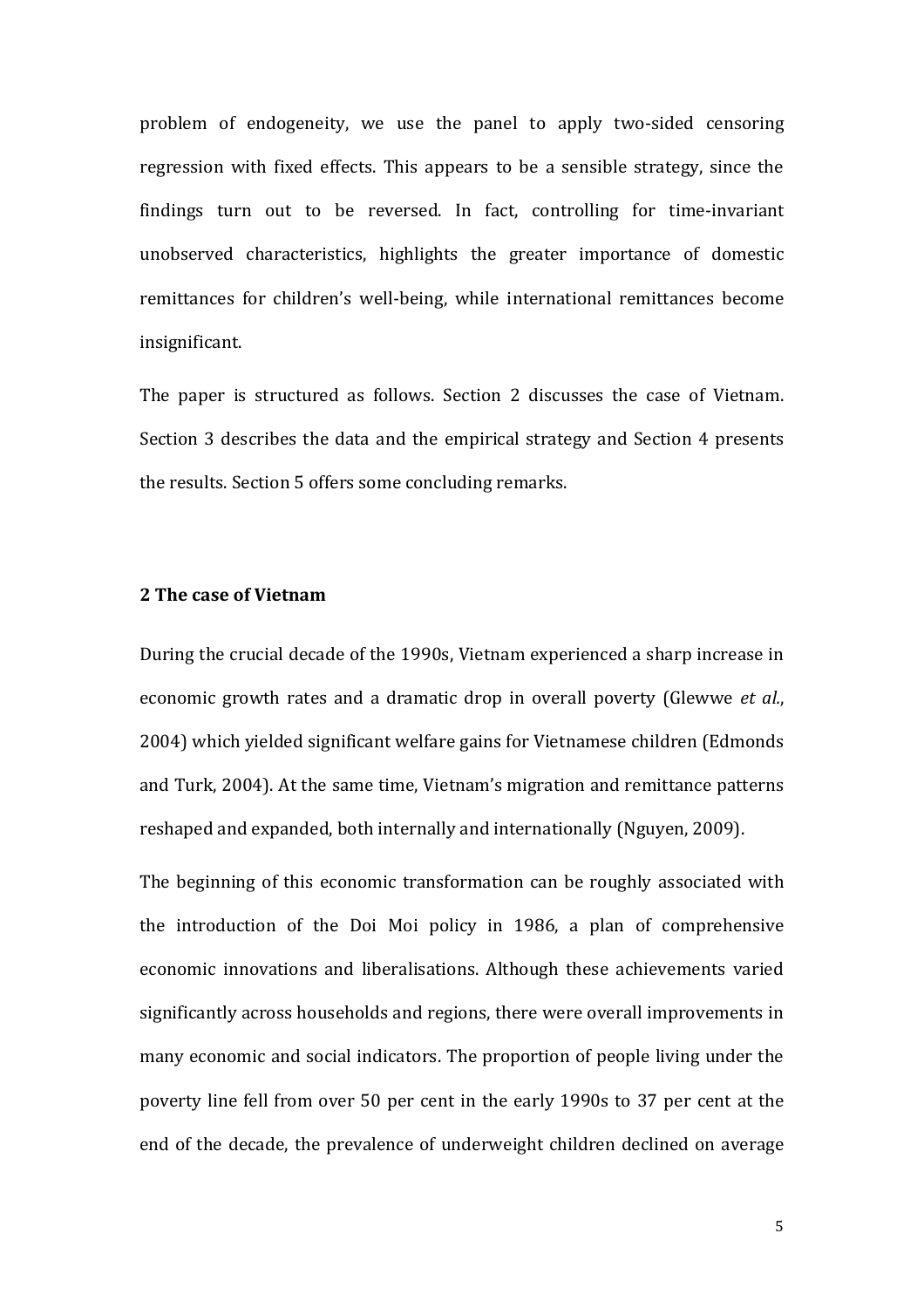by 1.1 per cent every year, child labour declined and school enrolment rates increased (Glewwe *et al.*, 2004; Khan *et al.*, 2007; Nguyen, 2009).

Evidence shows that migration patterns played a central role in Vietnam's development, with the flow of remittances increasing in quantity and changing in terms of provenance. After the collapse of the Soviet Union, different areas of the world were chosen by Vietnamese emigrants as new destinations, including Asia, the Middle East and especially the United States. The large flow of migrants towards the United States has its roots in the effective migration network created by a large community of Vietnamese immigrants, who started to settle down there in 1975, when, at the end of the Vietnam War, many people who had worked closely to the Americans fled the new Socialist regime for fears of reprisals. For these reasons, even if international migration in the 1990s was substantially driven by economic pull factors, its origins were mainly political.

Remittances from North America increased from around 40 per cent of the total at the beginning of the 1990s to almost 60 per cent in 1998. The expansion of the flow of Vietnamese emigrants to Arab and Asian non-traditional market also reflected the new Vietnamese "open-door" approach, which led to the creation of the Department for Overseas Labour Management in order to facilitate, implement and supervise labour export agreements with overseas markets.

Evidence shows that the remittance inflows became also more stable and outstripped the Official Development Assistance (ODA) and almost paired the Foreign Direct Investment (FDI) flows as the main and most reliable source of foreign financial inflow for the country. However, as it will be shown in the next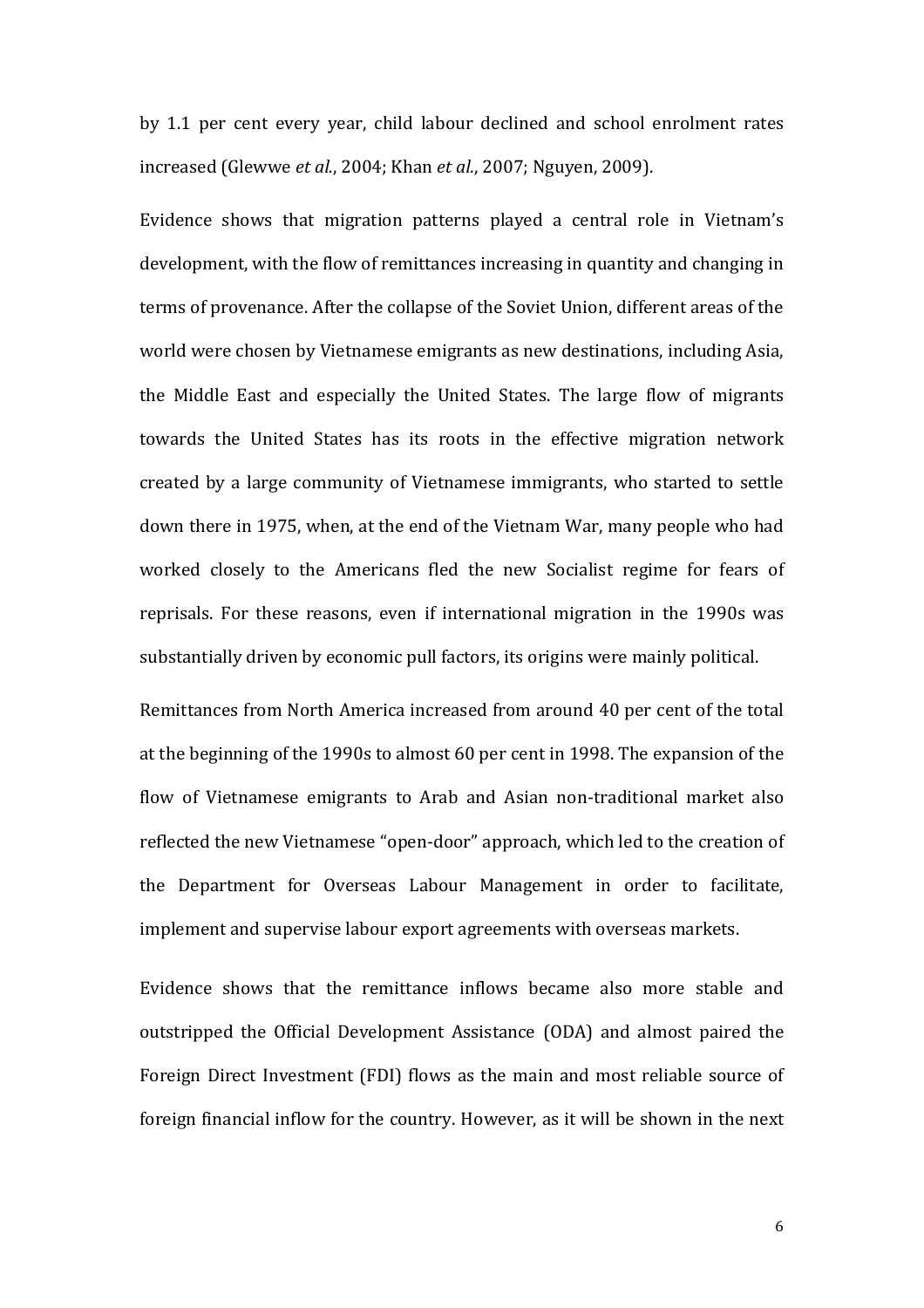section, in the same decade also the flow of domestic remittances increased considerably.

One of the most positive outcomes of the socio-economic transition undertaken by Vietnam in the 1990s was an impressive reduction in the participation of children in the national labour force, coupled with a dramatic increase in their school enrolment rates. Although in that decade the improvements were particularly impressive, universal primary education has always been one of the main concerns of the Socialist Republic of Vietnam, since the very first years of independence. The political and ideological commitment of the Socialist government enabled the country to reach a proportion of 86 per cent of the children officially attending primary school in 1990 (Government of Vietnam, National Literacy Committee). In 1991, the government also issued a new law, specifically aimed at reinforcing this positive trend, the Law on the Universalisation of Education. Besides, in the revised Constitution of 1992, a strong emphasis was placed on primary education, defined as "both free and compulsory".

#### **3 Data and Empirical strategy**

We use the first two waves of the VLSS, conducted by the General Statistics Office of Vietnam, in the framework of the World Bank's Household Living Standards Measurement Surveys. The data for the first VLSS was collected from October 1992 to October 1993 and covered 4,800 households, while the second round was undertaken from December 1997 to December 1998 with a sample of 6,002 households (World Bank, 2000; World Bank 2001). We focus on the rates of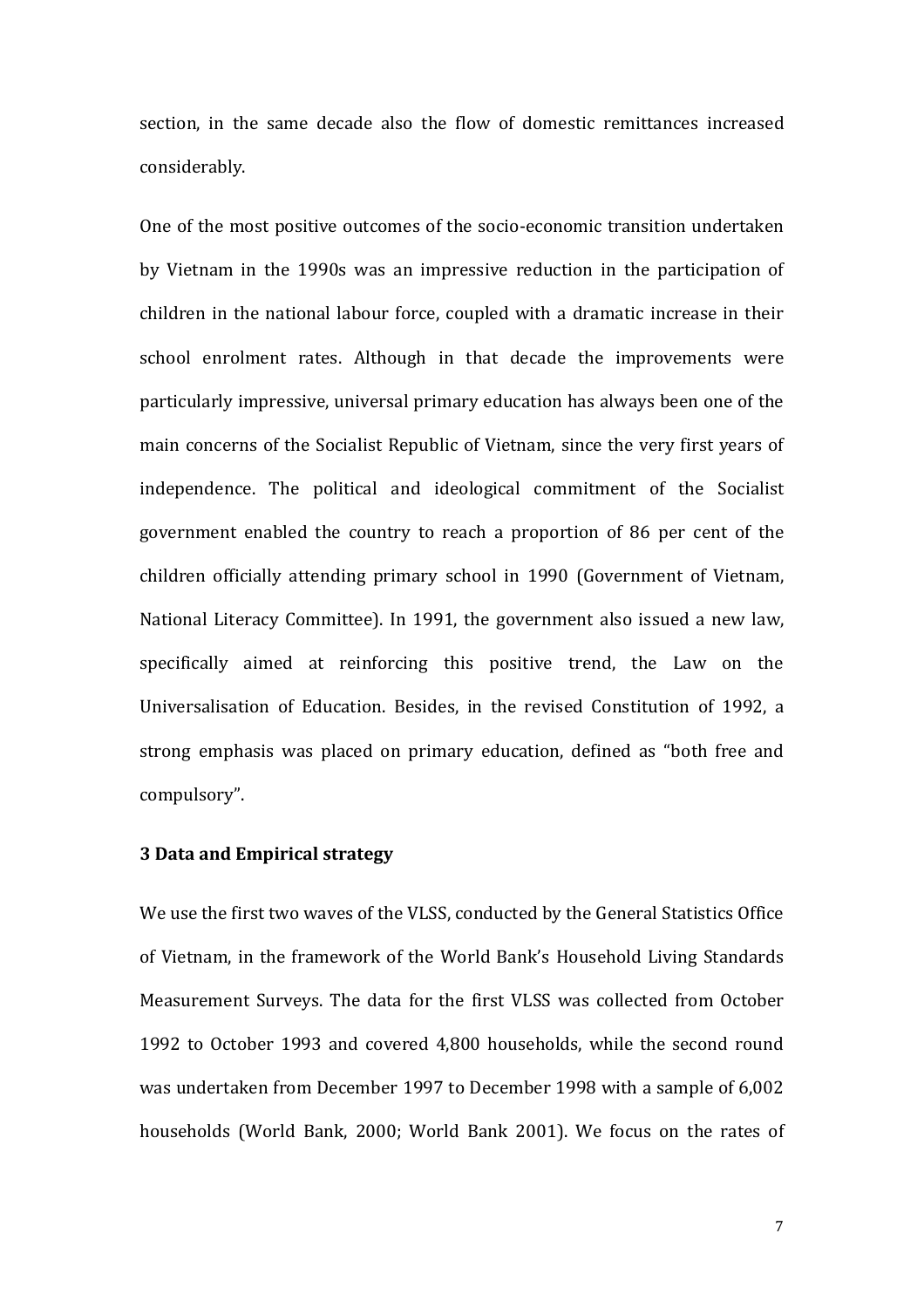school attendance and on the incidence of child labour among children aged 6 to 15 and perform both cross-section and panel analyses

We select, for our purposes, the households with at least one child aged 6 to 15, 2,937 and 3,427 households in 1993 and 1998 respectively. The two surveys also form a panel dataset, from which we have extracted 2,054 households, those with children in the chosen age range. We have conducted the cross section analysis on both samples, and for comparability purposes, we present the crosssection analysis conducted on the panel-households. The results, anyway, are consistent in both the complete and restricted samples. iii

Table 1 shows an increase in the percentage of households receiving remittances over the 1990s. Domestic remittances reach a much larger number of families, compared to international remittances, but the value of international remittance inflows is by far higher. However, the share of the value of domestic remittances increases by 10 percentage points from 1993 to 1998.

| Table 1. Percentage of households receiving remittances and distribution of total |
|-----------------------------------------------------------------------------------|
| value between domestic and international remittances                              |

|                           | Per cent of households |      | Percent, of total value |      |  |
|---------------------------|------------------------|------|-------------------------|------|--|
| Source of remittances     | 1993                   | 1998 | 1993                    | 1998 |  |
|                           |                        |      |                         |      |  |
| No remittances            | 77                     | 73   | -                       | -    |  |
| Domestic remittances      | 18                     |      | 30                      | 40   |  |
| International remittances |                        |      | 70                      | 60   |  |

*Source: VLSS 1993 and 1998. Note: Calculated on the 2054 panel households.*

Table 2 shows the sharp rise in the proportion of children only going to school, coupled with a decline in the proportion of children only working. In addition, there is a noticeable reduction in gender differences, especially in total enrolment rates and among children only working.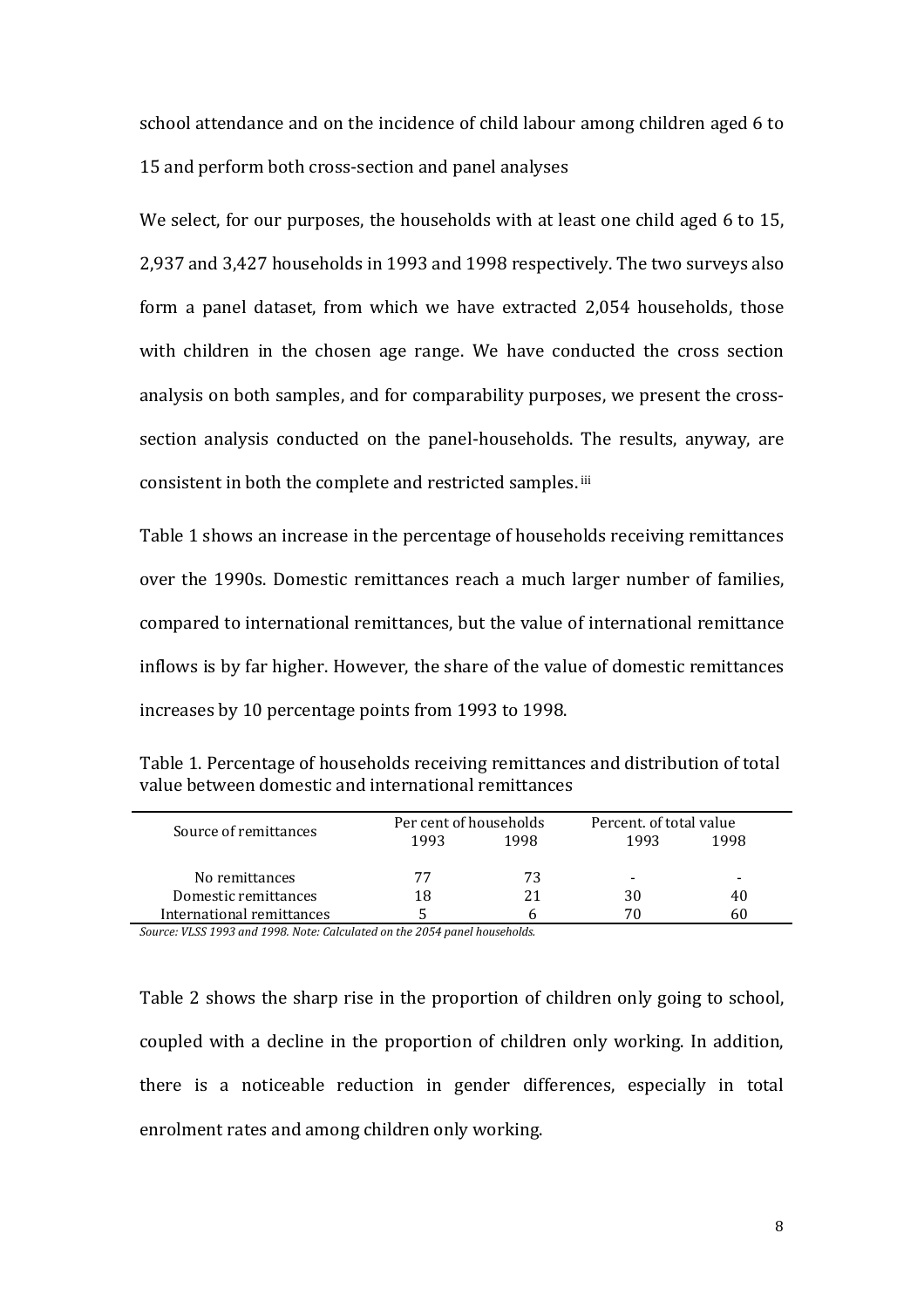|                  |      | <b>Boys</b> |      | Girls |  |
|------------------|------|-------------|------|-------|--|
| Child activities | 1993 | 1998        | 1993 | 1998  |  |
|                  |      |             |      |       |  |
| School only      | 58   | 74          | 55   | 73    |  |
| Work and school  | 22   | 16          | 19   | 14    |  |
| Work only        | 11   | h           | 16   | 8     |  |
| Neither          |      | 4           | 10   |       |  |

Table 2. Activities of children aged 6-15 by gender (%)

*Source: VLSS 1993 and 1998. Note: calculated on the 4659 and 4395 children of the panel households of the 1993 and 1998 surveys.*

These facts seem to indicate a general improvement of children's welfare. The aim of our analysis is to test the potential positive correlation between these improvements and the simultaneous presence of remittances.

Our dependent variables are the household average rates of children's school attendance and child labor, since we have chosen to conduct our analysis at the household level. This choice, while on the one hand has the disadvantage of leading to a loss of child-specific information, on the other hand has the advantage of allowing us to sample all panel households with children in the selected school-age range. If we had chosen to conduct a child specific analysis, given the time distance between the two surveys, our sample would have been constrained by the limited number of panel-children who remain in the schoolage range in both rounds of the survey.<sup>iv</sup>

Our definitions of *Child Labour* and *Schooling* are taken from the sections dedicated to employment and education respectively in the 1993 and 1998 VLSS questionnaires. We consider a child as engaging in labour if they answered 'yes' to at least one of the three questions related to 'employment during the past 7 days', specifically: 'have you worked for a pay for someone not a member of your household'; 'did you work in a field [...] or raise livestock [...] or process home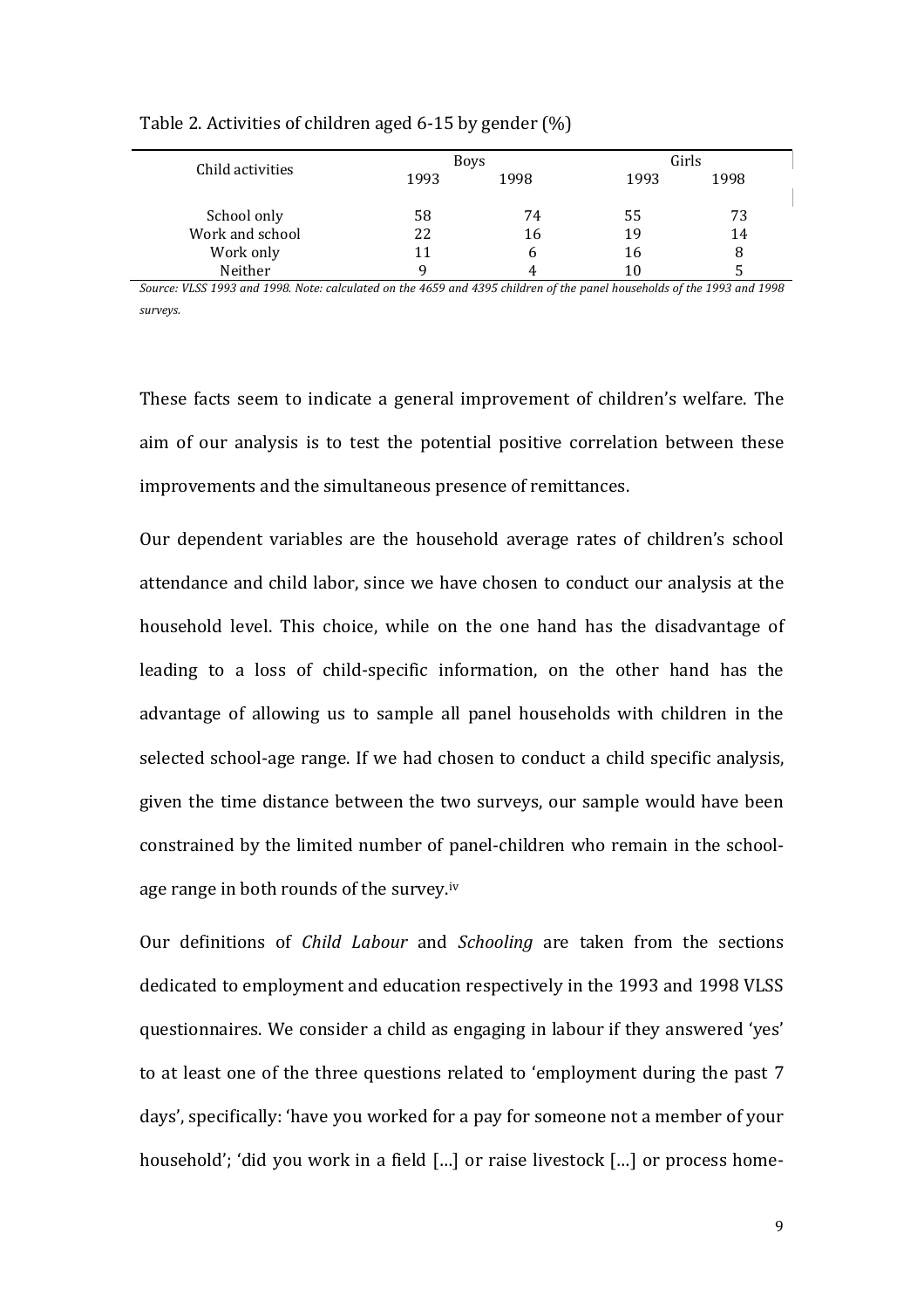produced crops for your household'; 'have you worked in a business managed by yourself or by your household'. As far as schooling is concerned, we consider a child as only going to school if they answered 'yes' to the question 'are you currently attending school' (including those on summer breaks) and 'no' to all of the above questions on employment.

More precisely, in our econometric model for each household *i*:

$$
ChildLabour_i = \sum_{j=1}^{J} y_{ij} / J
$$

where the *j* index refers to the *jth* child in the household, *J* is the total number of children aged 6 to 15 in household *i*, and  $v_{ii}$  = 1 if child *j* does any form of work in agriculture, in the household business, or in the labour market for a wage, notwithstanding the fact that she/he might also be attending school. It follows that *0≤Child Labour*≤1 for each family *i*. The other dependent variable, *Schooling*, is calculated in an analogous way. It equals one when all children in the household go to school and do not perform any kind of work and zero when no child is only going to school without being engaged in some form of labor. Finally, 0<*Schooling*< 1 if at least one child is attending school without working

According to our definition, therefore, *Child Labour* /*Schooling* are the probabilities of child labour/school attendance within the household.

The econometric specification for the cross-section is the following:

Child*Labour*<sub>i</sub> = 
$$
\alpha + \beta X_i + \gamma (\sum_j z_{ij} / J) + \varepsilon_i
$$

 $Schooling_i = \delta + \eta X_i + \phi(\sum_j z_{ij} / J) + \eta_i$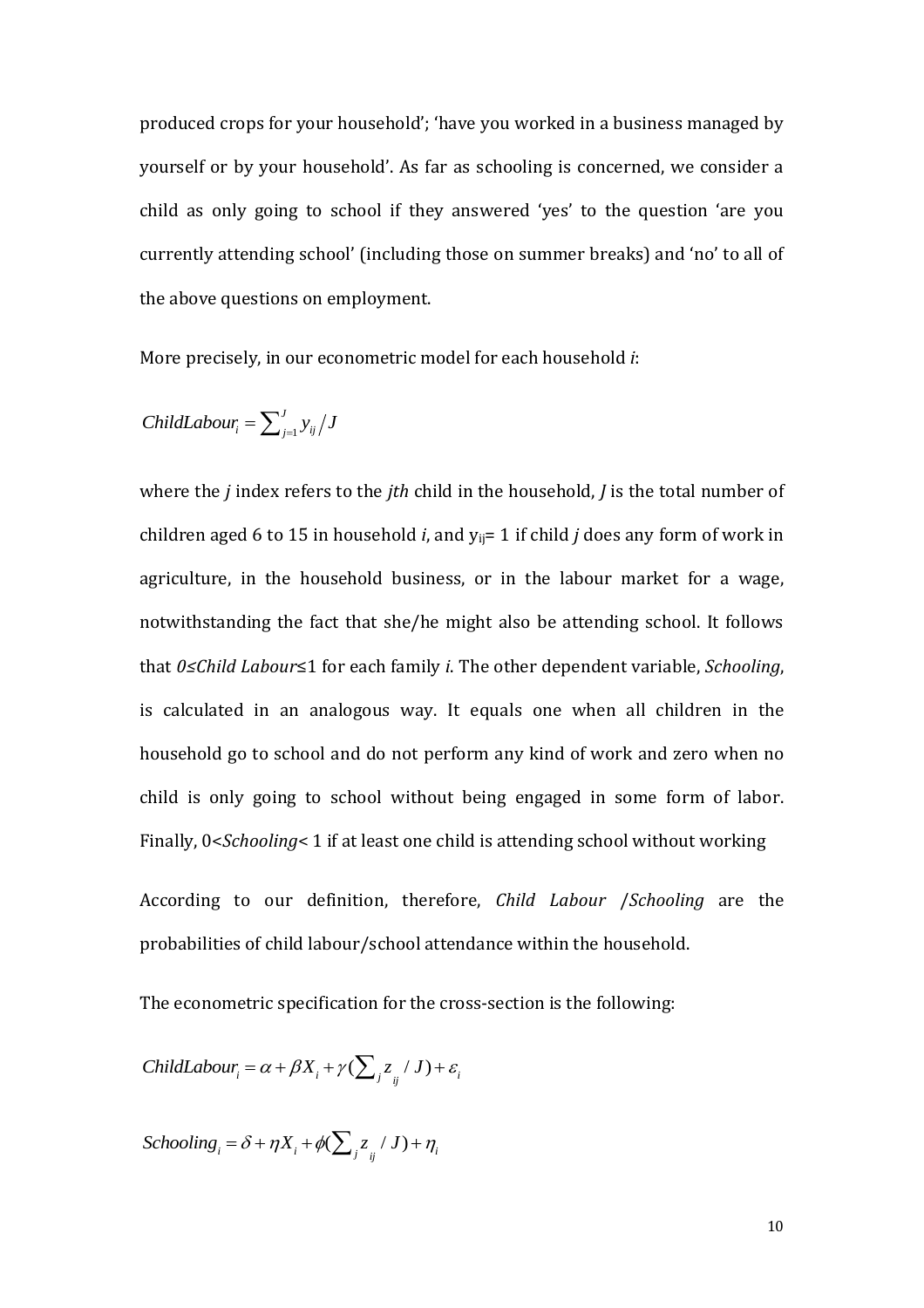where X<sub>i</sub> are household's characteristics and z<sub>ij</sub> are household *i* children's characteristics, ε and η are random error terms.

In the panel analysis, we take advantage of the longitudinal nature of the data by estimating the following fixed effects models:

$$
ChildLabour_{it} = \alpha + \theta_i + \beta X_{it} + \gamma (\sum_j z_{ij} / J) + \chi_{it}
$$

and

$$
Schooling_{it} = \delta + \omega_i + \eta X_{it} + \phi(\sum_j z_{ij} / J) + \xi_{it}
$$

where t denotes time,  $\theta_i$  and  $\omega_i$  are the unobservable household fixed effects and  $\chi_{_{it}}$  and  $\,\zeta_{_{it}}$  are the remainder disturbance terms.

As for the estimation technique, with proportions as dependent variables we need to estimate the model with non-linear techniques.<sup>v</sup>

For the cross-section, a suitable model is the binomial logit, where, for each household, the number of "trials" corresponds to the number of children 6 to 15 in the household, and the number of "successes" corresponds to the number of children who work/attend school. vi With panel data, we apply a two-sided censored regression with fixed effects (Alan et al., 2011). This estimation technique starts with a comparison of two-observations for a given individual in a panel, and then constructs re-censored residuals on which moment conditions are based to identify the parameters of interest (Honoré and Powell 1994). vii

The vector  $X_i$  of household variables contains the two explanatory variables of interest, namely, the logarithm of the value of domestic remittances and the logarithm of the value of international remittances, both of them measured at the household level *i*. They are the logarithm of the amount of money (in Vietnamese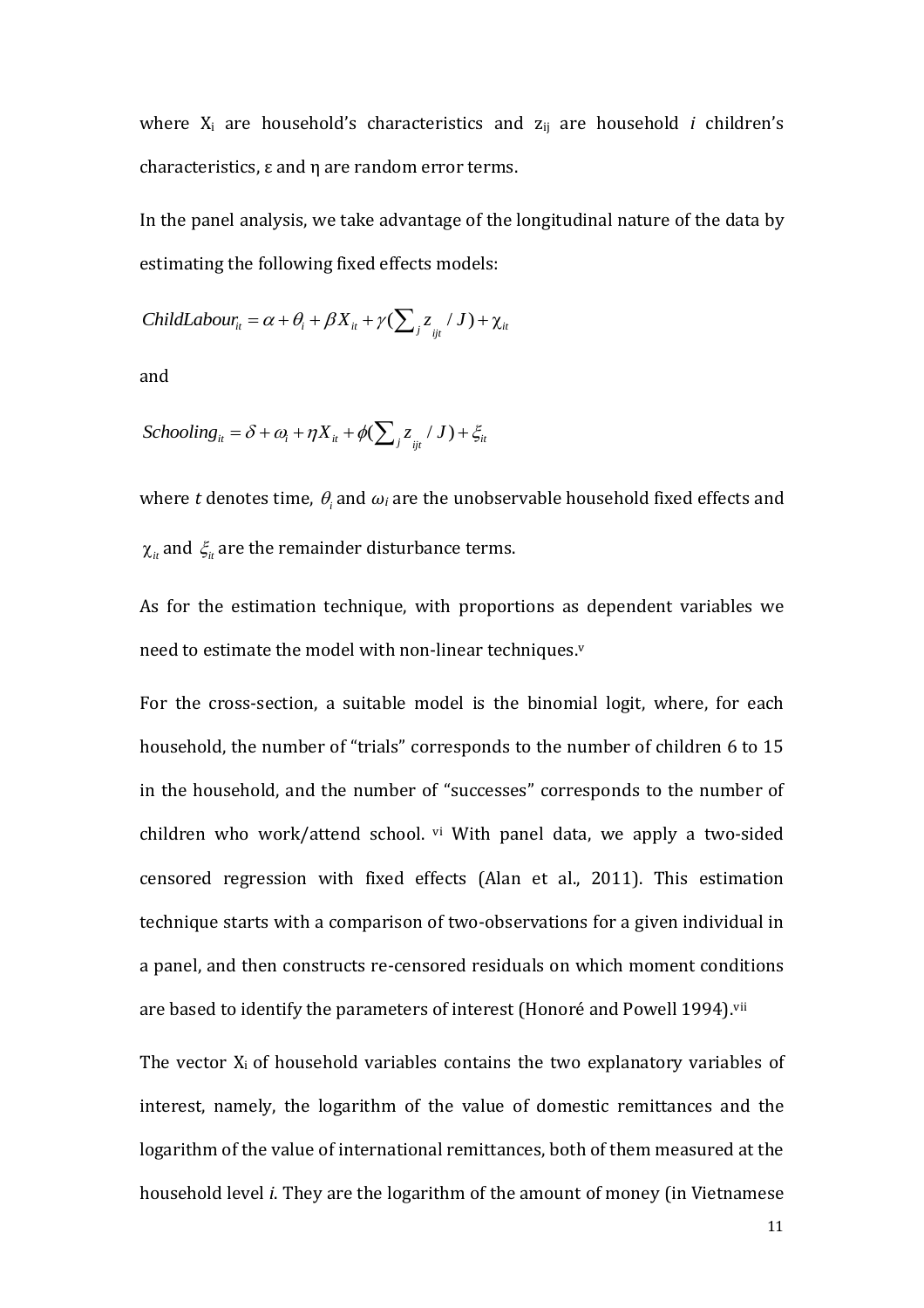Dongs) received by each household from members who have left the household to migrate. Remittances are defined in a special sectionville on "income from remittances" in both the 1993 and 1998 VLSS questionnaires as 'the amount of money and monetary value of in-kind benefits received by a household from people not living in the household, including family and friends, which do not require repayment'. A question about the place of residence of the remitter (either "province in Vietnam" or "abroad") allows us to distinguish between internal and international remittances. The summary statistics of our two dependent variables and of all explanatory variables are presented in Table 3.

Table 3. Summary statistics: child labour, schooling, remittances, individual and household variables

| Variables                                              | Mean    |         | <b>Standard Deviation</b> |       |
|--------------------------------------------------------|---------|---------|---------------------------|-------|
|                                                        | 1993    | 1998    | 1993                      | 1998  |
| Child Labour                                           | 0.25    | 0.25    | 0.34                      | 0.37  |
| Schooling                                              | 0.64    | 0.58    | 0.39                      | 0.48  |
|                                                        |         |         |                           |       |
| Log of the value of domestic remittances <sup>ix</sup> | $-8.17$ | $-7.99$ | 2.69                      | 3.07  |
| Log of the value of international remittances          | $-8.87$ | $-8.77$ | 1.77                      | 2.10  |
| Gender of the child (1 is male)                        | 0.51    | 0.52    | 0.38                      | 0.38  |
|                                                        | 9.57    | 11.67   | 2.01                      | 1.95  |
| Age of the child                                       |         |         |                           |       |
| Age of the child squared                               | 98.95   | 140.04  | 40.47                     | 44.82 |
| Recipient is migrant's parent or grandparent           | 0.03    | 0.05    | 0.16                      | 0.21  |
| Gender of the household head (1 is male)               | 0.81    | 0.80    | 0.39                      | 0.40  |
| Household head: low level of education                 | 0.37    | 0.26    | 0.48                      | 0.44  |
| Household head: medium level of education              | 0.10    | 0.48    | 0.30                      | 0.50  |
| Household head: high level of education                | 0.06    | 0.20    | 0.24                      | 0.40  |
| Household head: age 30 to 50 years                     | 0.37    | 0.73    | 0.48                      | 0.44  |
| Household head: age over 50 years                      | 0.08    | 0.26    | 0.27                      | 0.44  |
| Size of the household                                  | 5.97    | 5.70    | 1.96                      | 1.81  |
| Number of children in the household                    | 2.27    | 2.14    | 1.07                      | 1.05  |
| Urban household                                        | 0.17    | 0.19    | 0.37                      | 0.39  |
| Expenditure quintile 2                                 | 0.23    | 0.21    | 0.42                      | 0.41  |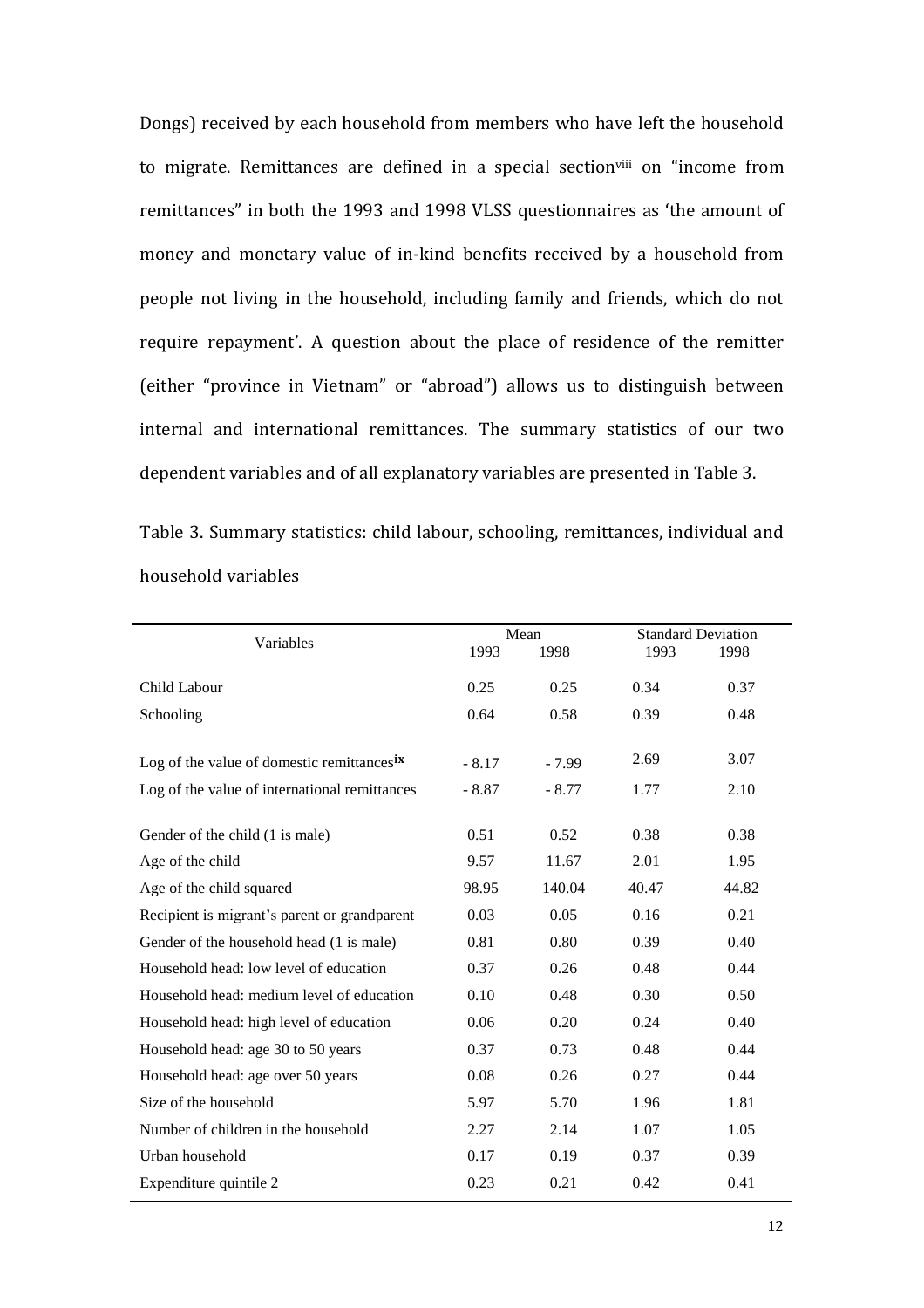| Expenditure quintile 3       | 0.20 | 0.21 | 0.40 | 0.41 |
|------------------------------|------|------|------|------|
| Expenditure quintile 4       | 0.18 | 0.20 | 0.38 | 0.40 |
| Expenditure quintile 5 (top) | 0.16 | 0.17 | 0.37 | 0.38 |
| Number of Observations:      | 2054 |      | 2054 |      |

The first two figures in Table 3 show the average household incidence of child labour and school attendance. In 1993, in each household on average 64 per cent of children were only going to school whilst 25 per cent of them were either studying and working or only working. In 1998, the proportion of children engaged in some form of labour is practically the same, but the average proportion of children only going to school declines to 58 per cent. This could be due to the fact that, in our 1998 sample, there were fewer children of primary school age (who are generally more likely to only go to school) compared to the 1993 sample. In fact, the age of the average child increases from 9.57 years in 1993 to 11.67 years in 1998, thus overcoming the threshold at which Vietnamese children finish primary school.<sup>x</sup> This detectable effect of the increase in children's average age highlights the substantial length of time, five years, that passed between these two rounds of the VLSS.

The rest of the summary statistics associated with children show the figures emerging from our choice of averaging the child's profile. In particular, since we are employing the household average values of children's characteristics, the binary variables concerning children at the individual level are converted into continuous variables once computed as averages across all household's child members. As a result, the only dummy variables that maintain a binary form are the ones associated with the characteristics of the household head<sup>xi</sup> and the ones defining the urban/rural location of the household and its expenditure quintile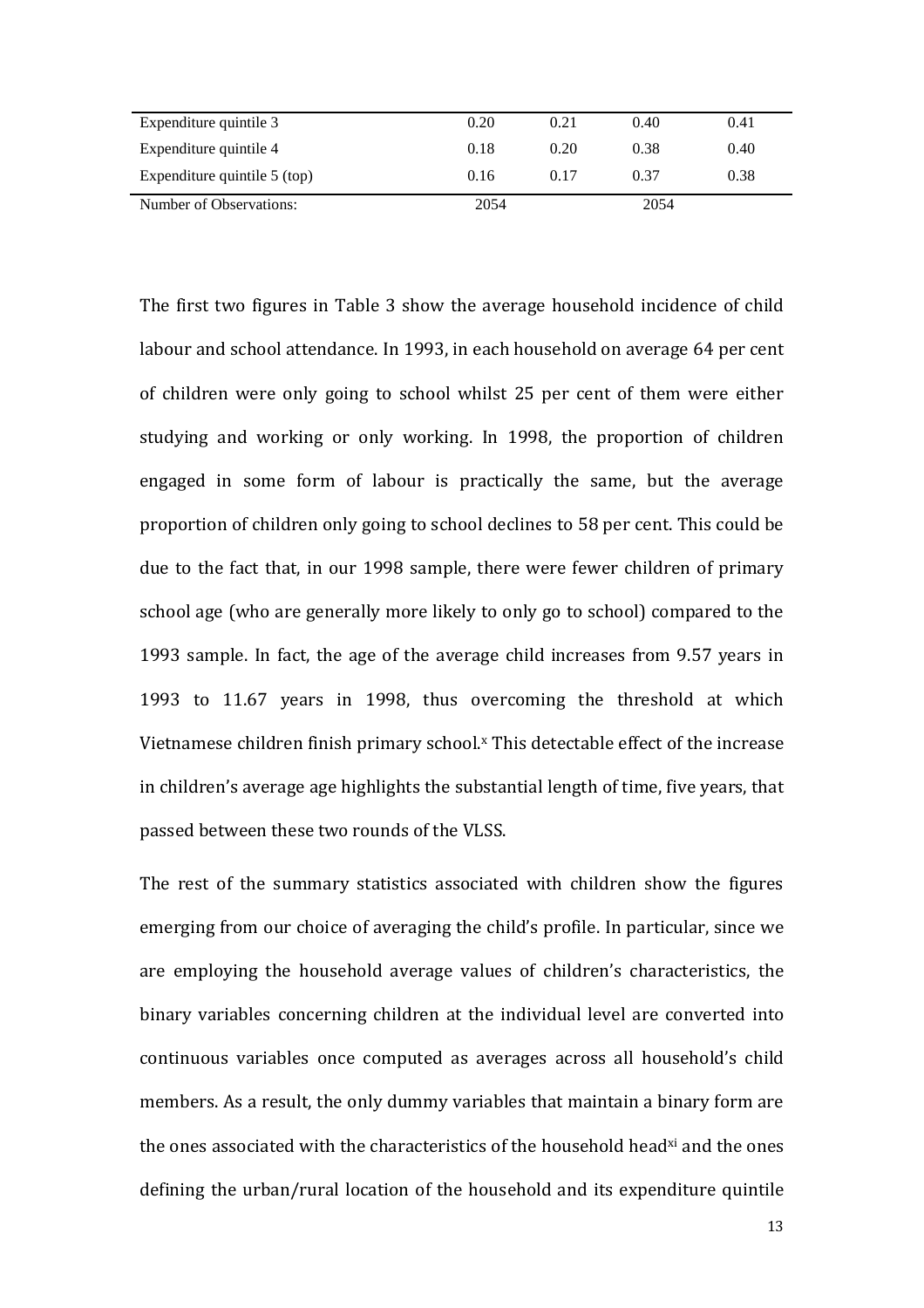category. With respect to the latter, we are employing the VLSS expenditure data, sorted into five quintile ranks, through the use of four dummy variables (first poorest quintile as reference).xii

Also at variance with other studies, the data allows us to control for whether or not the people who received the remittances were the migrants' parents or grandparents, thus relatively older members of the household. The presence of this variable enriches the pool of information on remittances in our model.¤iii

Taking advantage of the information on the place of residence, we also control for clustered standard errors at the village level.

### **4 Results**

In this section we present the results of the cross-section and panel analysis.

#### **4.1 Cross-section results**

Table 4, which shows the results of the binomial logit regressions separately for 1993 and 1998, suggests that remittances played some part in reducing child labour, in both 1993 and 1998.

(1) 1993 (2) 1998 (3) Pooled sample Coefficients (se) Coefficients (se) **Coefficients** (se) Log of the value of domestic remittances - 0.0175 (0.0198) - 0.0103 (0.018) - 0138 (0137) Log of the value of international remittances - 0.0308 (0.0286) - 0.0896\*\*\* (0.0317) - 0.0642\*\*\* (0.210) Gender of the child  $-0.2834**$ (0.1296) - 0.1585 (0.1423)  $-0.2169**$ (0.0999 Age of the child  $0.9642***$ 0.9949\*\*\* 0.9525\*\*\*

(0.2135)

(0.3166)

Table 4. Household child labour in 1993 and 1998. Binomial logit estimates.

(0.1514)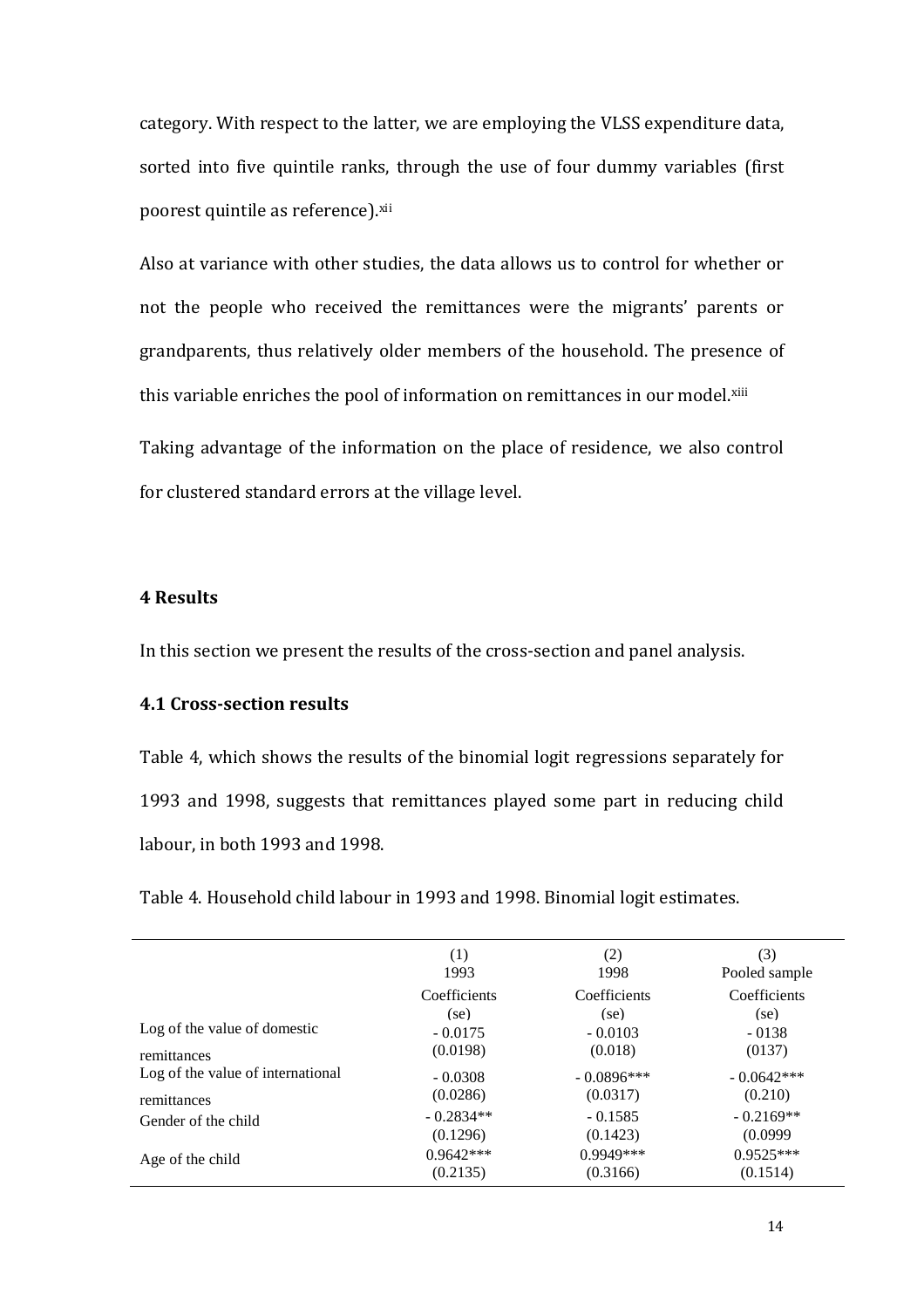| Age of the child squared                                                                                         | $-0.0273***$            | $-0.0270**$             | $-0.0260***$             |
|------------------------------------------------------------------------------------------------------------------|-------------------------|-------------------------|--------------------------|
|                                                                                                                  | (0.0102)                | (0.0136)                | (0.0068)                 |
| Recipient is migrant's parent or                                                                                 | 0.0385                  | $-0.0863$               | $-0.0188$                |
| grandparent                                                                                                      | (0.3469)                | (0.2749)                | (0.02166)                |
| Gender of the household head                                                                                     | $-0.0303$               | 0.0143                  | $-0.0191$                |
|                                                                                                                  | (0.1316)                | (0.1503)                | (0.1098)                 |
| Household head: low level of                                                                                     | 0.0529                  | $-0.0844$               | 0.0311                   |
|                                                                                                                  | (0.0976)                | (0.1732)                | (0.8734)                 |
| education<br>Household head: medium level of                                                                     | $0.4503***$             | 0.0284                  | $0.1916*$                |
| education                                                                                                        | (0.1403)                | (0.1931)                | (0.1159)                 |
| Household head: high level of                                                                                    | $-0.0186$               | 0.1733                  | 0.1800                   |
|                                                                                                                  | (0.2040)                | (0.2180)                | (0.1451)                 |
| education                                                                                                        |                         |                         |                          |
| Household head: age 30 to 50 years                                                                               | $-0.0257$               | $-0.4145$               | $-0.0595$                |
|                                                                                                                  | (0.0849)                | (0.4461)                | (0.0849)                 |
| Household head: age over 50 years                                                                                | $-0.0297$               | $-0.4913$               | $-0.0944$                |
|                                                                                                                  | (0.2082)                | (0.4543)                | (0.1342)                 |
| Size of the household                                                                                            | $-0.0836***$            | $-0.0716**$             | $-0.0771***$             |
|                                                                                                                  | (0.0305)                | (0.0366)                | (0.0255)                 |
| Number of children in the household                                                                              | $0.1293**$              | $0.0957**$              | $0.1091***$              |
|                                                                                                                  | (0.0585)                | (0.0497)                | (0.0396)                 |
| Urban household                                                                                                  | $-0.9111***$            | $-1.2340***$            | $-1.0593***$             |
|                                                                                                                  | (0.2253)                | (0.2708)                | (0.2053)                 |
| Expenditure quintile 2                                                                                           | $-0.0736$               | $-0.4078***$            | $-0.2351***$             |
|                                                                                                                  | (0.1170)                | (0.1249)                | (0.0883)                 |
| Expenditure quintile 3                                                                                           | $-0.3470***$            | $-0.6124***$            | $-0.4720***$             |
|                                                                                                                  | (0.1260)                | (0.1499)                | (0.1000)                 |
| Expenditure quintile 4                                                                                           | $-0.8192***$            | $-1.1035***$            | $-0.9534***$             |
|                                                                                                                  | (0.1297)                | (0.1611)                | (0.1080)                 |
| Expenditure quintile 5 (top)                                                                                     | $-1.1508***$            | $-1.8281***$            | $-1.4320***$             |
|                                                                                                                  | (0.1700)                | (0.2476)                | (0.1498)                 |
| Year $(1998 = 1)$                                                                                                |                         |                         | $-0.8719***$<br>(0.1173) |
| Number of Observations: 2054 households<br>R-squared<br>Significance levels = *** (p<0.01), **(p<0.05), *(p<0.1) | 4659 children<br>0.1064 | 4395 children<br>0.1108 | 9054 children<br>0.1064  |

Cluster-Robust Standard Errors in brackets

In col. (1) and (2) the coefficients of the logarithms have a negative sign, as expected: children are less likely to be engaged in labour activities if their household is a recipient of remittances. However, the level of statistical significance is very low for all coefficients apart from the international remittance one in 1998. Domestic remittances do not seem to play a substantial role, being insignificant in both years. Also note that our additional remittance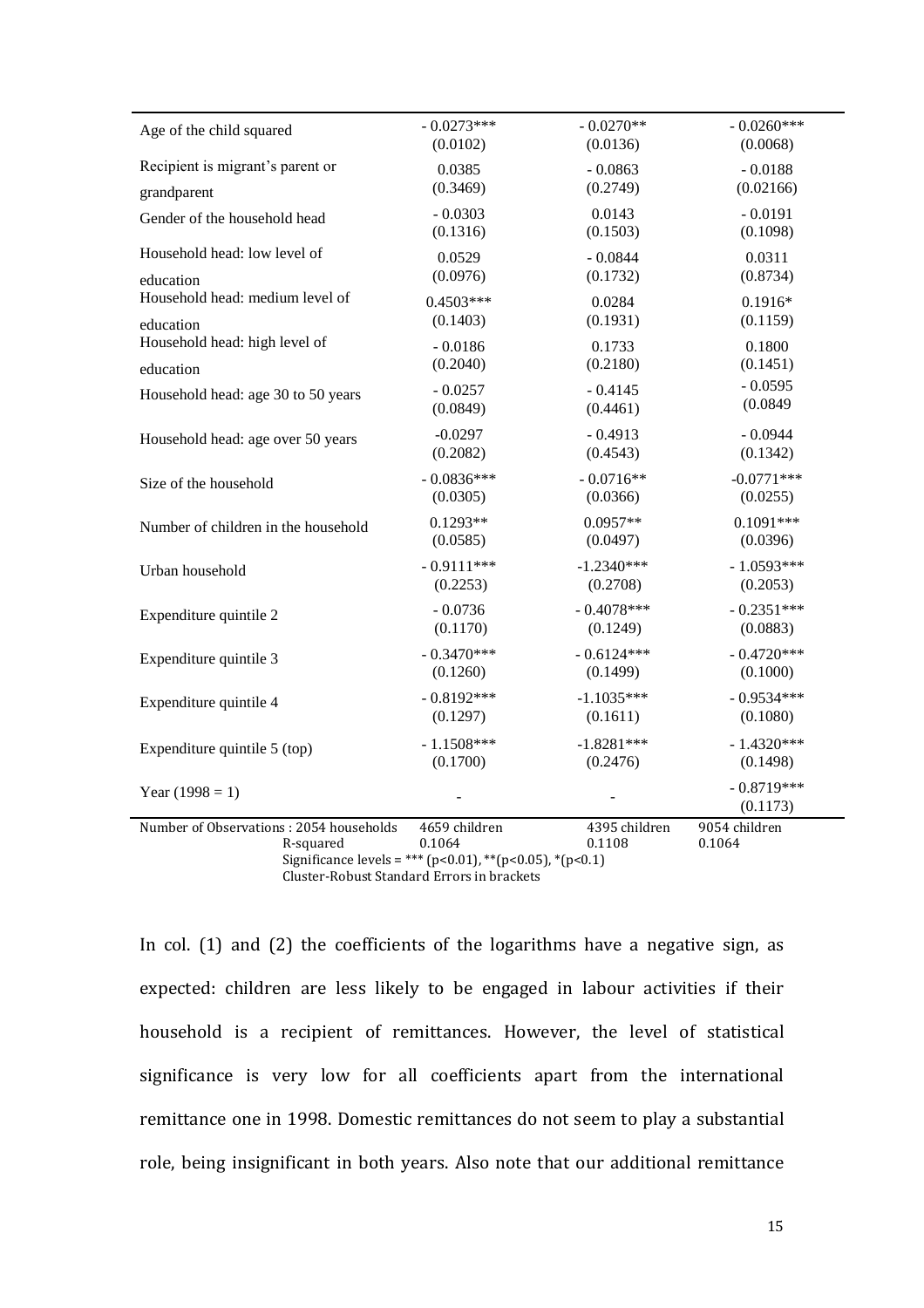variable, that controls for the migrant's relationship with the recipient of remittances in the household, is insignificant.

From the examination of the other explanatory variables we notice that, in both years, older children and children living in rural areas were more likely to work. We also notice that while an increasing overall size of the household reduced the child's probability to work, with older members available to work, a higher number of children in the household caused a rise in child labour, especially in 1993.xiv We have also estimated the model pooling the two cross-sections. The coefficient of the dummy *Year* in col. (3), capturing the effect of some fixed determinants that are unspecified in the model, shows that in 1998 it was significantly less probable that children were engaged in child labour. To test for equality of specific coefficients between 1993 and 1998, we have estimated the pooled model also including all interactions with the dummy *Year*. xv The only fully significant (and negative) coefficients that reject the hypothesis of equality of coefficients in the two years are those of the interactions with the bottom and top quintiles of expenditure.<sup>xvi</sup> This evidence shows that, while moving from lower to higher expenditure quintiles reduced the probability of working in the two years, in 1993 the passage from the bottom quintile to the second does not have a significant impact. We have shown that people in the lowest quintile were poorer in 1993 than in 1998 and this is confirmed by our results, which seem to highlight a general improvement of the economic situation.

Table 5. Household schooling in 1993 and 1998. Binomial logit estimates.

|     | $\sim$<br>سم | $\overline{\phantom{a}}$<br>ຼ |
|-----|--------------|-------------------------------|
| 993 | 1998         | Pooled sample                 |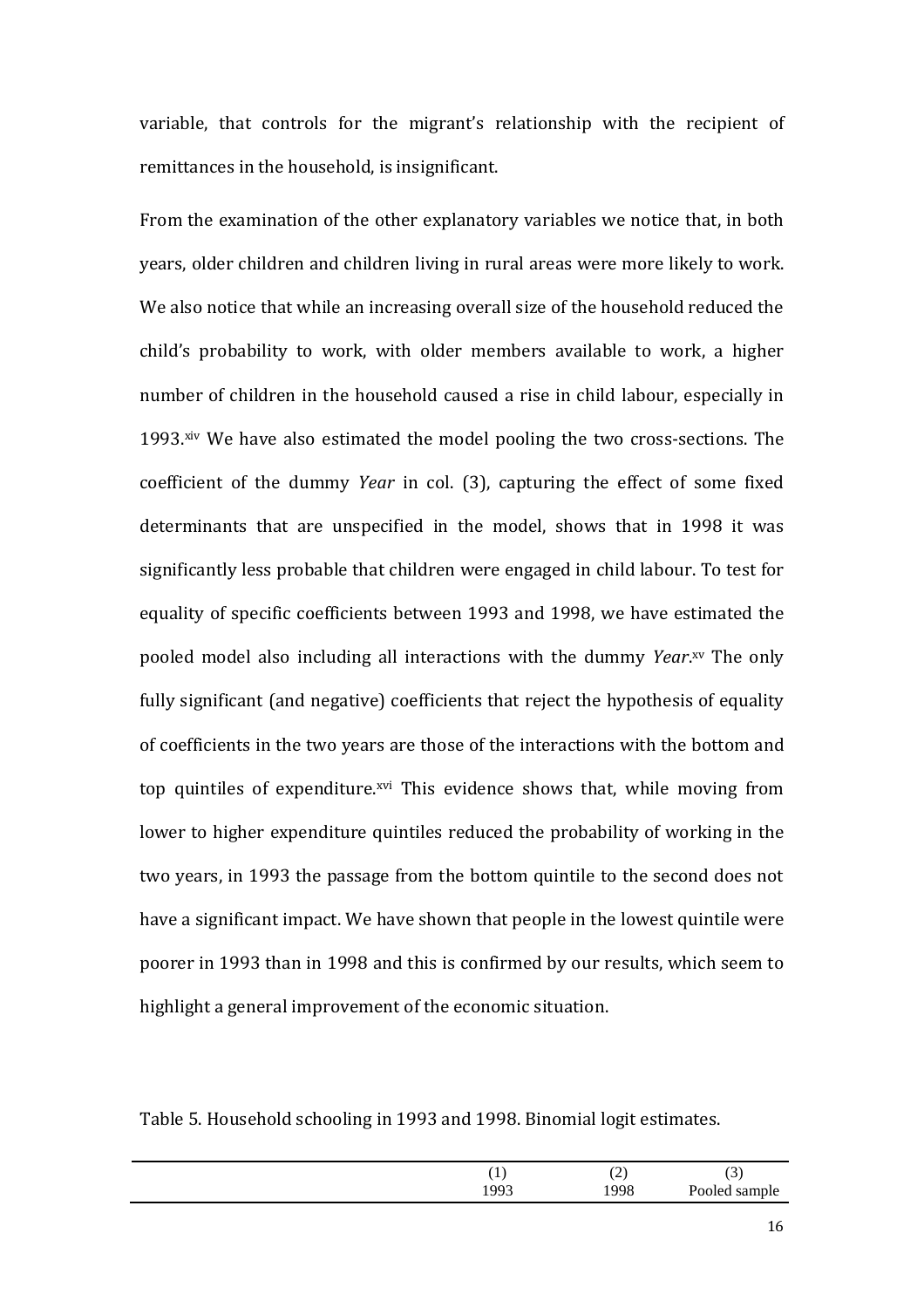|                                                                                                                                                                 | Coefficients            | Coefficients            | Coefficients            |
|-----------------------------------------------------------------------------------------------------------------------------------------------------------------|-------------------------|-------------------------|-------------------------|
|                                                                                                                                                                 | (se)                    | (se)                    | (se)                    |
| Log of the value of domestic remittances                                                                                                                        | 0.0167                  | 0.0245                  | 0.0194                  |
|                                                                                                                                                                 | (0.0175)                | (0.0211)                | (0.0146)                |
| Log of the value of international remittances                                                                                                                   | 0.0454                  | 0.0988***               | $0.0740***$             |
|                                                                                                                                                                 | (0.0278)                | (0.0338)                | (0.0215)                |
| Gender of the child                                                                                                                                             | $0.1965*$               | 0.0334                  | 0.1352                  |
|                                                                                                                                                                 | (0.1187)                | (0.1634)                | (0.1030)                |
| Age of the child                                                                                                                                                | $0.4596**$              | $-1.1229**$             | $-0.2516$               |
|                                                                                                                                                                 | (0.2077)                | (0.4943)                | (0.1724)                |
| Age of the child squared                                                                                                                                        | $-0.0361***$            | 0.0343                  | $-0.0008$               |
|                                                                                                                                                                 | (0.0102)                | (0.0212)                | (0.0078)                |
| Recipient is migrant's parent or grandparent                                                                                                                    | $-0.2278$               | 0.2473                  | 0.0787                  |
|                                                                                                                                                                 | (0.3121)                | (0.3602)                | (0.2499)                |
| Gender of the household head                                                                                                                                    | $-0.0722$               | $-0.02151$              | $-0.0698$               |
|                                                                                                                                                                 | (0.1174)                | (0.1682)                | (0.1116)                |
| Household head: low level of education                                                                                                                          | 0.0397                  | 0.212                   | 0.0173                  |
|                                                                                                                                                                 | (0.0878)                | (0.2877)                | (0.0748)                |
| Household head: medium level of education                                                                                                                       | 0.0120                  | 0.4528                  | 0.2202                  |
|                                                                                                                                                                 | (0.1300)                | (0.2926)                | (0.1180)                |
| Household head: high level of education                                                                                                                         | $0.4915**$              | 0.3960                  | $0.3037*$               |
|                                                                                                                                                                 | (0.2055)                | (0.3158)                | (0.1464)                |
| Household head: age 30 to 50 years                                                                                                                              | 0.1144                  | 0.4853                  | 0.0716                  |
|                                                                                                                                                                 | (0.0855)                | (0.7518)                | (0.0812)                |
| Household head: age over 50 years                                                                                                                               | 0.1419                  | 0.5444                  | 0.1789                  |
|                                                                                                                                                                 | (0.1906)                | (0.7585)                | (0.1358)                |
| Size of the household                                                                                                                                           | 0.0179                  | 0.0605                  | 0.0341                  |
|                                                                                                                                                                 | (0.0284)                | (0.0430)                | (0.0276)                |
| Number of children in the household                                                                                                                             | $-0.08219$              | $-0.4330***$            | $-0.2313***$            |
|                                                                                                                                                                 | (0.0615)                | (0.1059)                | (0.0651)                |
| Urban household                                                                                                                                                 | 0.7318***               | 0.9429***               | $0.8188***$             |
|                                                                                                                                                                 | (0.1782)                | (0.2389)                | (0.1721)                |
| Expenditure quintile 2                                                                                                                                          | 0.4840***               | $0.5003***$             | 0.4814***               |
|                                                                                                                                                                 | (0.1136)                | (0.1728)                | (0.1093)                |
| Expenditure quintile 3                                                                                                                                          | $0.7781***$             | $0.8602***$             | $0.8241***$             |
|                                                                                                                                                                 | (0.1202)                | (0.1928)                | (0.1138)                |
| Expenditure quintile 4                                                                                                                                          | 1.2640***               | 1.2404***               | $1.2657***$             |
|                                                                                                                                                                 | (0.1202)                | (0.2104)                | (0.1251)                |
| Expenditure quintile 5 (top)                                                                                                                                    | 1.6384***               | 2.0827***               | 1.8289***               |
|                                                                                                                                                                 | (0.1528)                | (0.2771)                | (0.1559)                |
| Year $(1998 = 1)$                                                                                                                                               |                         |                         | $-0.1592$<br>(0.1145)   |
| Number of Observations 2054 households<br>R-squared<br>Significance levels = *** (p<0.01), ** (p<0.05), * (p<0.1)<br>Cluster-Robust Standard Errors in brackets | 4659 children<br>0.1065 | 4395 children<br>0.1590 | 9054 children<br>0.1250 |

Table 5, col. (1) and (2), confirms the importance of the remittances for child schooling, possibly reflecting both the growing importance of remittance inflows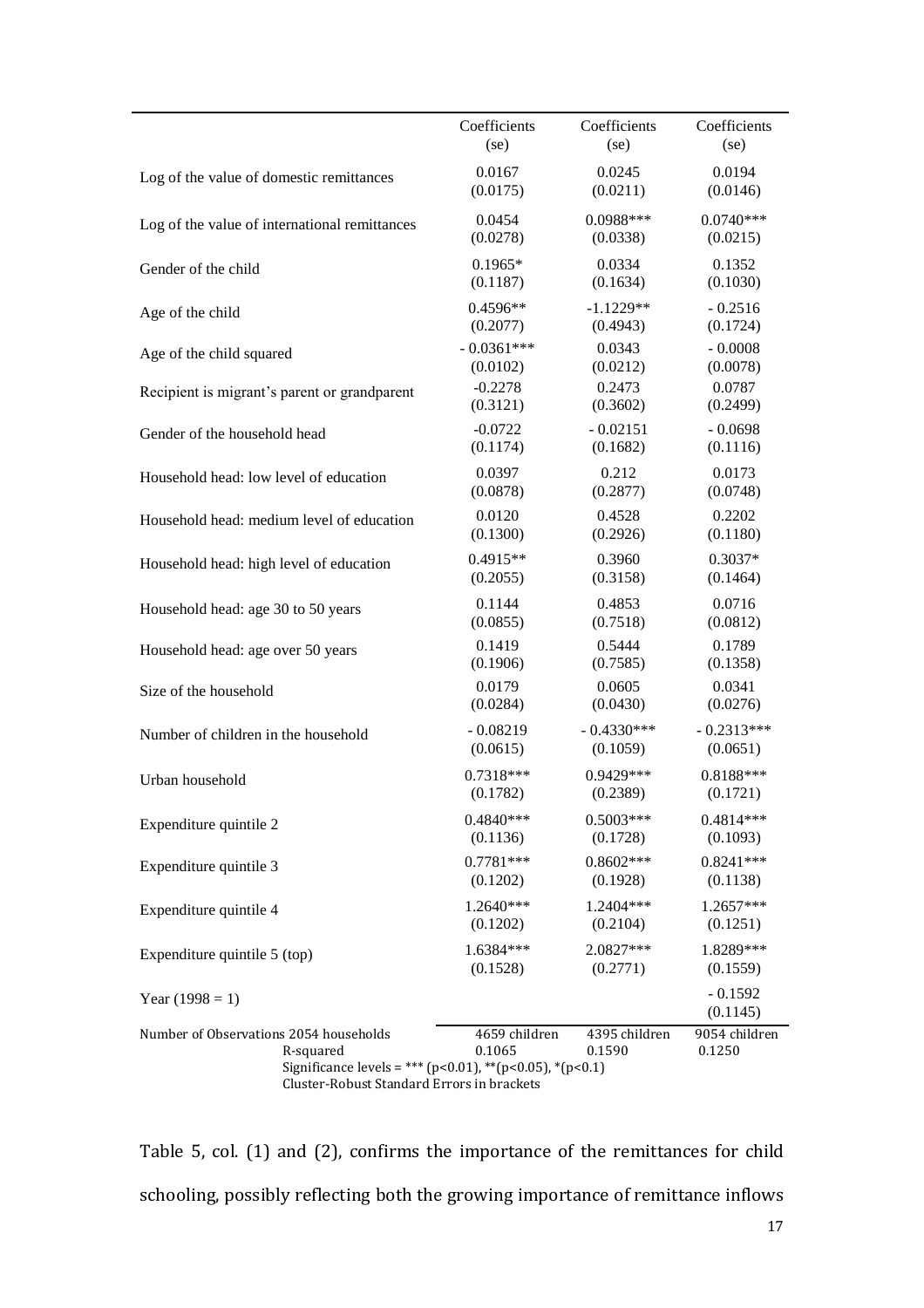as a substantial source of income. As for child labour, only the coefficient of the logarithm of international remittances for 1998 is positive and statistically significant, indicating that only international remittances have an impact on children' s school attendance. Our additional remittance variable concerning the recipient of remittances is not significant.

From the analysis of the other control variables, it emerges that the urban/rural difference reflects the patterns noticed in the child labour estimation, with children in rural areas still clearly worse off in both years. Finally, as expected, belonging to a household in higher expenditure quintiles increased the children's probability to go to school in the two years observed.

The coefficient of the dummy *Year* in col. (3) is not significant. The test for equality of specific coefficients between 1993 and 1998 shows that, except for a difference in the coefficients of *Age* and *Number of children in the household*, the hypothesis of equality of all the other coefficients cannot be rejected.xvii

As explained above, we have estimated the model also on the sample of panel and non-panel household together, and the coefficients on remittances follow the same significance pattern. This evidence confirms that the sample selection due to the choice of panel-households is overall random.

#### **4.2 Panel results**

Table 6 presents the results of the two-sided censoring model with fixed effects estimated on the panel data.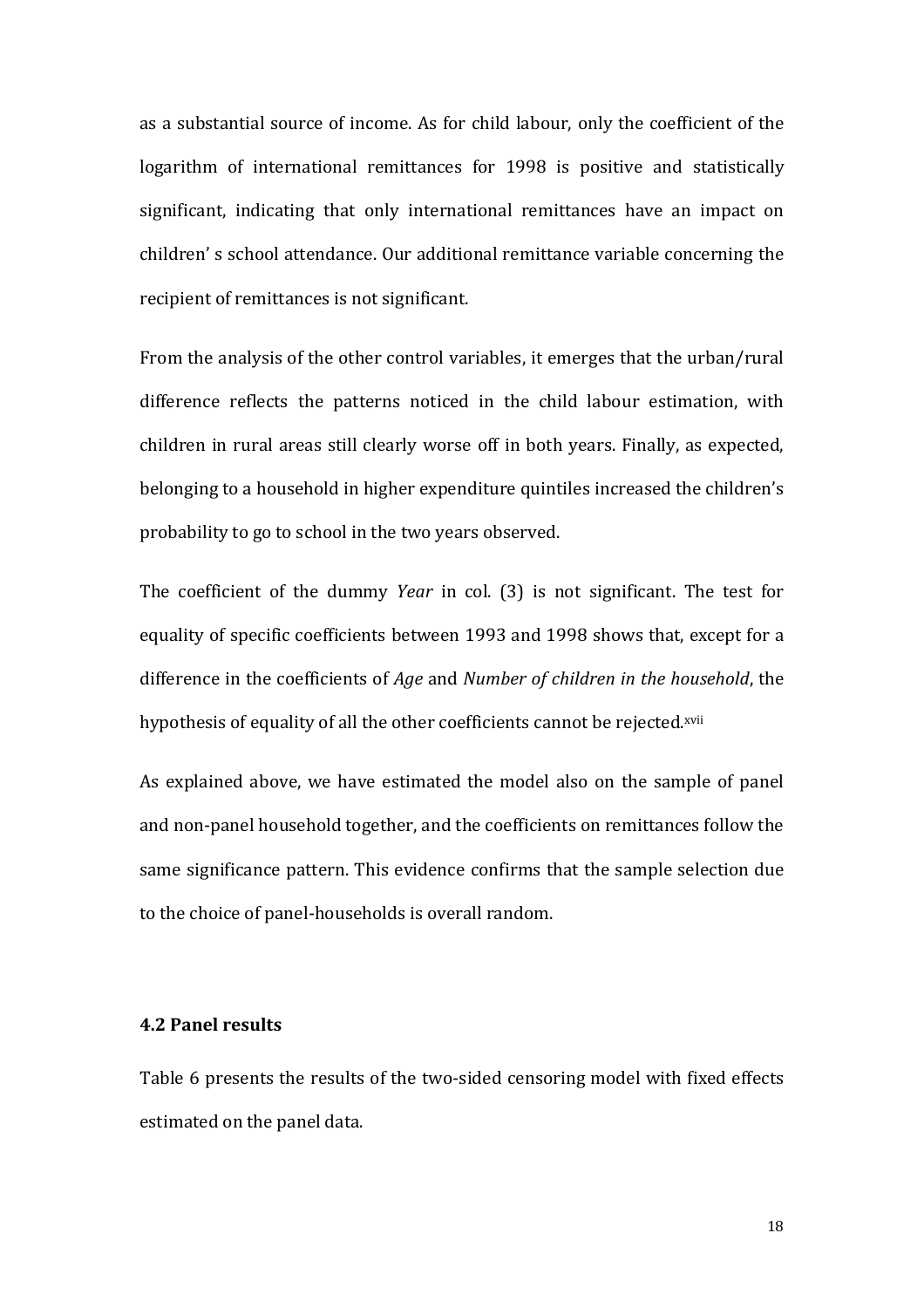|                                               | Child Labour         | Schooling             |
|-----------------------------------------------|----------------------|-----------------------|
|                                               | Coefficients         | Coefficients          |
|                                               | (se)<br>$-0.0161**$  | (se)<br>$0.0302*$     |
| Log of the value of domestic remittances      | (0.0073)             | (0.0173)              |
|                                               | $-0.0099$            | 0.0125                |
| Log of the value of international remittances | (0.0143)             | (0.0192)              |
|                                               | $-0.0932$            | 0.4797***             |
| Gender of the child                           | (0.0781)             | (0.1821)              |
|                                               | $0.2572***$          |                       |
| Age of the child                              |                      | 0.0228                |
|                                               | (0.0906)<br>$-0.005$ | (0.2505)<br>$-0.0117$ |
| Age of the child squared                      | (0.0041)             | (0.0112)              |
|                                               | 0.1339               | $-0.2941$             |
| Recipient is migrant's parent or grandparent  | (0.1291)             | (0.2067)              |
|                                               | $-0.1167$            | 0.4079                |
| Gender of the household head                  | (0.0929)             | (0.2840)              |
| Household head: low level of education        | $-0.0811**$          | $-0.0387$             |
|                                               | (0.0382)             | (0.1074)              |
| Household head: medium level of education     | $-0.1367**$          | $-0.0469$             |
|                                               | (0.0576)             | (0.1519)              |
|                                               | $-0.2251$            | $-0.0333$             |
| Household head: high level of education       | (0.0875)             | (0.2082)              |
|                                               | $-0.0699$            | 0.003                 |
| Household head: age 30 to 50 years            | (0.0547)             | (0.0968)              |
|                                               | $-0.1258$            | $-0.0074$             |
| Household head: age over 50 years             | (0.0984)             | (0.1629)              |
| Size of the household                         | 0.0056               | 0.0649                |
|                                               | (0.0211)             | (0.0495)              |
| Number of children in the household           | $0.068***$           | $-0.3471***$          |
|                                               | (0.0259)             | (0.0702)              |
| Urban household                               | $-0.1661$            | 0.6994                |
|                                               | (0.2989)             | (0.5949)              |
| Expenditure quintile 2                        | $-0.0152$            | 0.0570                |
|                                               | (0.0466)             | (0.1130)              |
| Expenditure quintile 3                        | $-0.0598$            | 0.1415                |
|                                               | (0.0589)             | (0.1192)              |
| Expenditure quintile 4                        | $-0.077$             | $0.3120*$             |
|                                               | (0.0792)             | (0.1767)              |
| Expenditure quintile 5 (top)                  | 0.078                | $-0.0373$             |
|                                               | (0.1161)             | (0.2377)              |
| Year $(1998 = 1)$                             | $-0.132**$           | $-0.0018$             |
|                                               | (0.0555)             | (0.1172)              |

# Table 6. Household Child Labour and Schooling. Two-Sided Censoring Model with Fixed Effects

Number of Observations: 4108

Number of Groups: 2054

Child Labour: Frac. Cen. Above  $(Y_{it}=0)$ : 0.60; Frac. Cen. Below  $(Y_{it}=1)$ : 0.13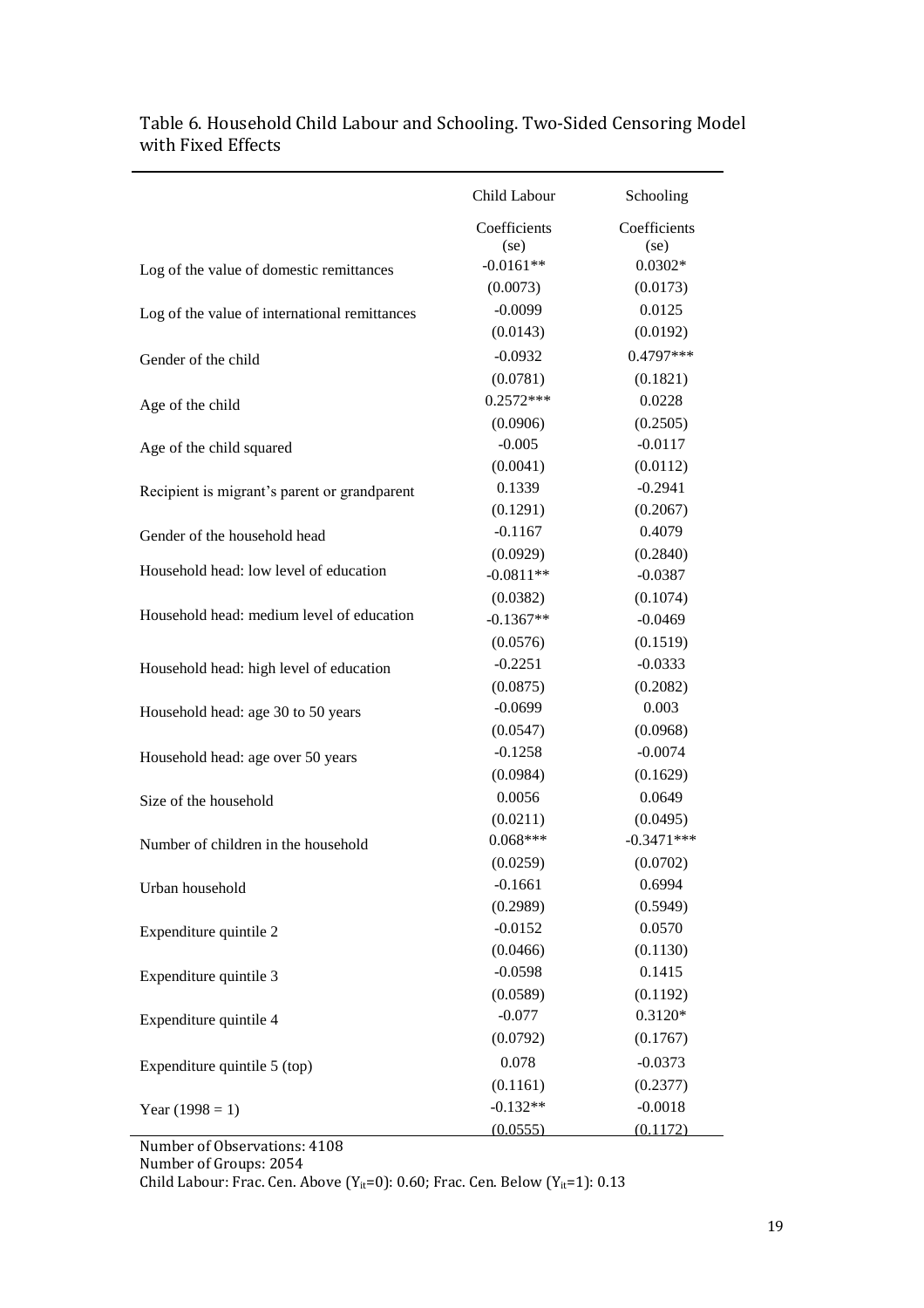Schooling: Frac. Cen. Above  $(Y_{it}=0)$ : 0.29; Frac. Cen. Below  $(Y_{it}=1)$ : 0.51 Significance levels = \*\*\* (p<0.01), \*\*(p<0.05), \*(p<0.1) Cluster-Robust Standard Errors in brackets

The most striking result is that only the domestic component of remittances appears to have significant positive effects for child well-being: children are less likely to work and more likely attend school if the household receives domestic remittances. This result is in contrast with our cross-section results and with much of previous research on the subject.

A possible interpretation of this result might be that international migrants find it more difficult to maintain close relationships with their families, since their visits to their countries of origin are infrequent. Hence, the negative side-effects determined by lack of parental care for the children left behind might outpace the benefits generated by receiving international remittances.

From the econometric point of view, the result emerging from the cross-sectional analysis may simply be due to the problem of omitted variables. International migrants and their families of origin are usually better-off and more educated than the average; thus the positive and significant impact of international remittances observed in the cross-section is likely to be the result of unobservable factors. In fact, receiving remittances may be endogenous: recipient households may have characteristics correlated to receiving remittances that make them more likely to send/not to send their children to school/to work. This may be more likely in households where some members have migrated abroad, and where overseas migration was mainly driven by political factors, as in the case of Vietnam. Our two-sided regression method with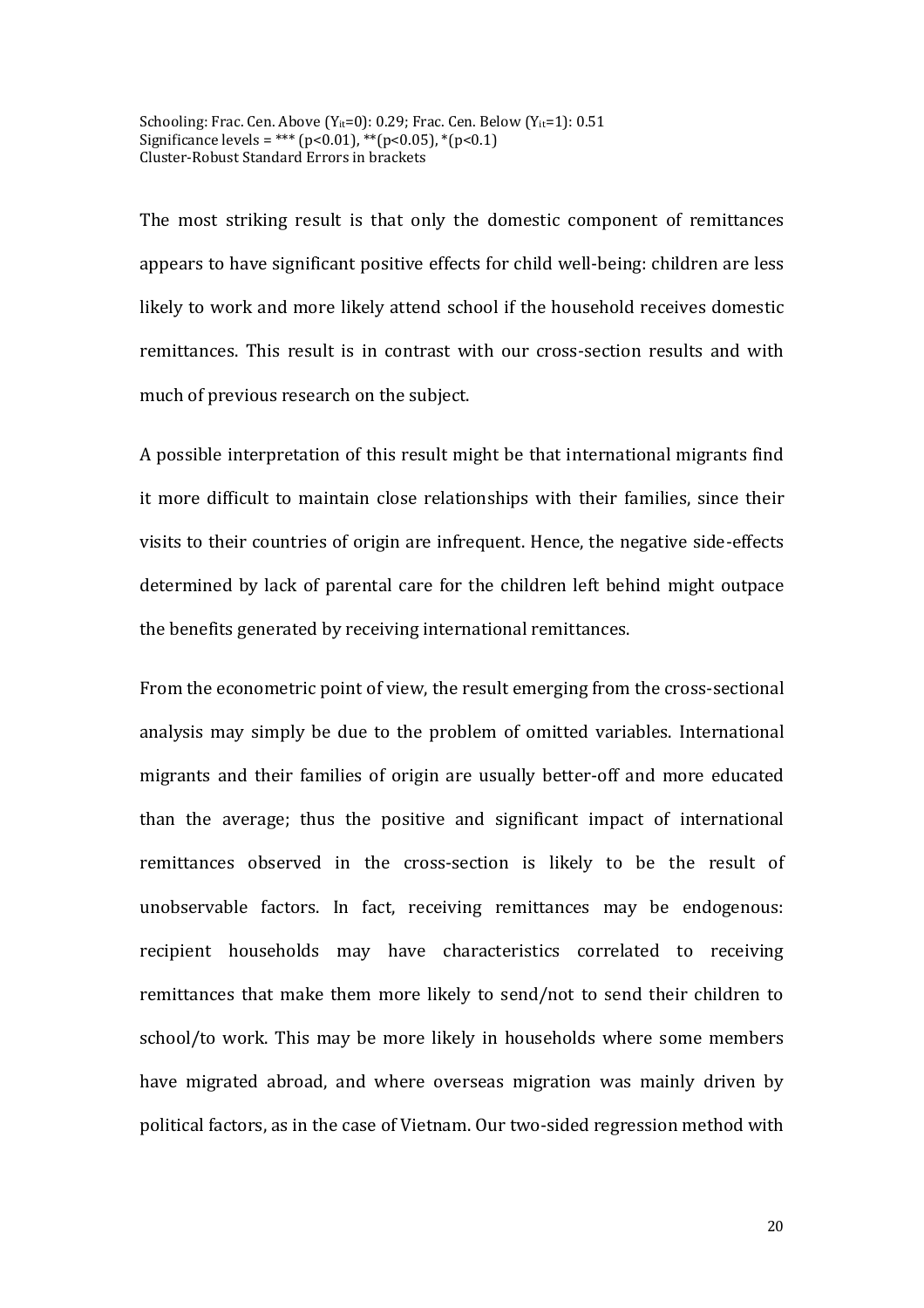fixed-effects enables us to control for the time invariant unobserved characteristics and to tackle the endogeneity problem of the migration decision.

As for the other significant coefficients, schooling appears to be more probable for males and work more probable for older children. Consistently with the cross-section results, an increasingly large number of children in the household appears to produce a significant detrimental effect on both our measures of child well-being. At the same time, the more educated the household head, the lower probability of the average child of going to work, but increasing education levels of the household head have no significant impact on children's probability to attend school. At variance with the cross-section results, although the coefficients associated with the household expenditure quintiles bear the expected signs, only the coefficient of the fourth quintile shows a significant positive impact on child schooling. Also in this case, controlling for the fixed effects, has significantly changed the results, confirming household expenditure to be a poorer indicator of household economic status with respect to household total income.

#### **5 Concluding remarks**

In the large body of literature dealing with the increasing importance of remittance flows for developing countries, the number of studies that investigate the specific impact of domestic and international remittances on child well-being remains limited. We have attempted to explore this crucial relationship by separately taking into account the effects of remittances on child labour and on school attendance. The analysis of the difference between the effects of domestic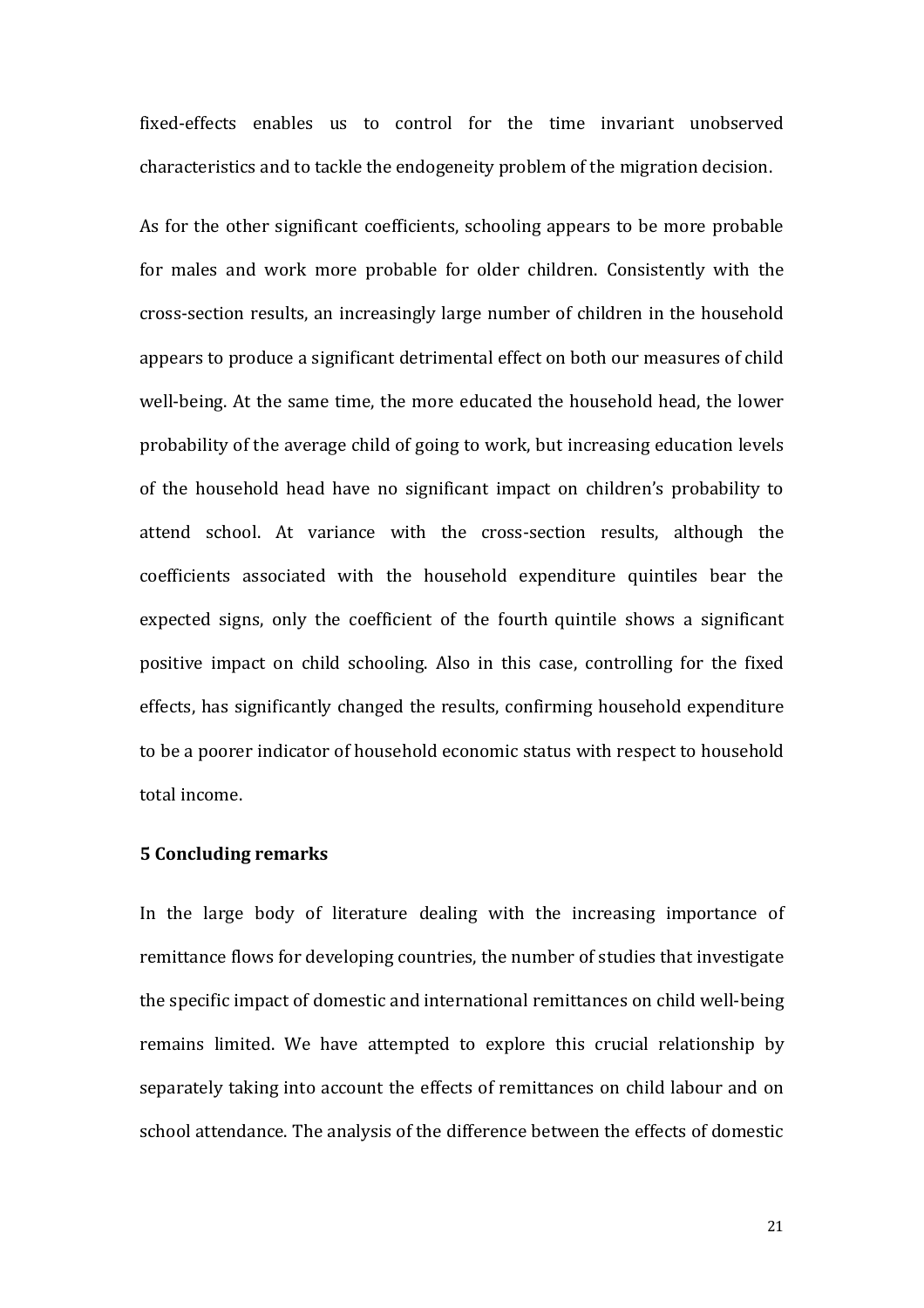and international remittances, separating their respective values, has highlighted the greater importance of internal flows of remittances for child well-being.

The most part of the existing literature on this subject is based on cross-section data. The evidence emerging from the majority of these analyses seems to indicate that remittances matter for child well-being, but international remittances matter more than domestic remittances. Therefore our main objective was to ascertain if this result is confirmed when unobservable fixed effects are taken into account.

Using panel data from the 1993 and 1998 VLSS, we have compared the results derived from our cross-section analysis with those of our panel analysis. We have employed an estimation procedure that focuses on the average characteristics of all children belonging to each household, thus generating an average representative child at the household level. Our findings show, in line with the literature, that children belonging to recipient households are less likely to be sent to work and more likely to attend school than children who live in households where this source of income is absent.

However, although at the cross-sectional levels receiving international remittances appears to have a stronger effect than receiving domestic remittances, this difference is reversed in our panel analysis. After controlling for time-invariant unobservable characteristics with a fixed-effects model, domestic remittances are found to be the only significant inflow of migrants' money to reduce child labour and increase school attendance. In line with the evidence found in studies on the negative effects of parental absence on the well-being of children, we attribute the result of the insignificant effect of international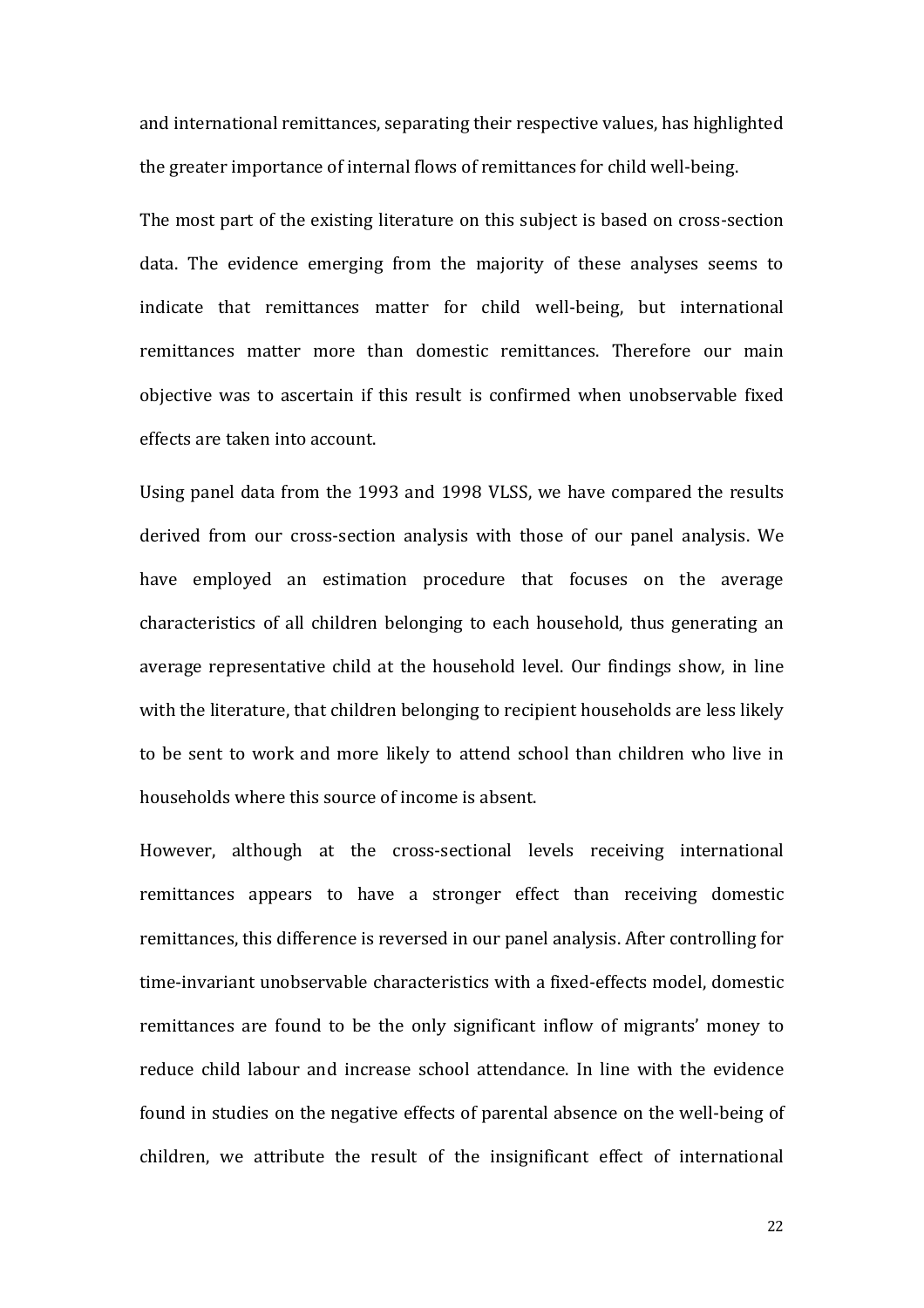remittances to the lack of parental care for children left behind in migrants' households of origin. Internal migrants, unlike international migrants, are likely to preserve a relatively close relationship with their families of origin, thus maintaining control over their children's welfare and the way in which remittances are spent.

On the econometric side, the significant impacts of international remittances observed in the cross-section analyses were probably due to unobserved household factors. These factors were removed in the panel analysis which, we believe, achieves a better understanding of the complex relationship between receiving remittances and children's well-being.

The importance of facilitating labour movement, especially within national borders, appears to be the main policy implication stemming from our findings. When people are free to migrate between provinces, often from rural to urban areas, they can sustain the welfare of their children left behind by sending domestic remittances whilst continuing to have a good oversight of their activities. At the same time, the highlighted downsides related to international migration should be tackled with a set of policies aimed at providing care to children with migrant parents living abroad. This would make the impacts of international remittances more effective and beneficial for children's well-being.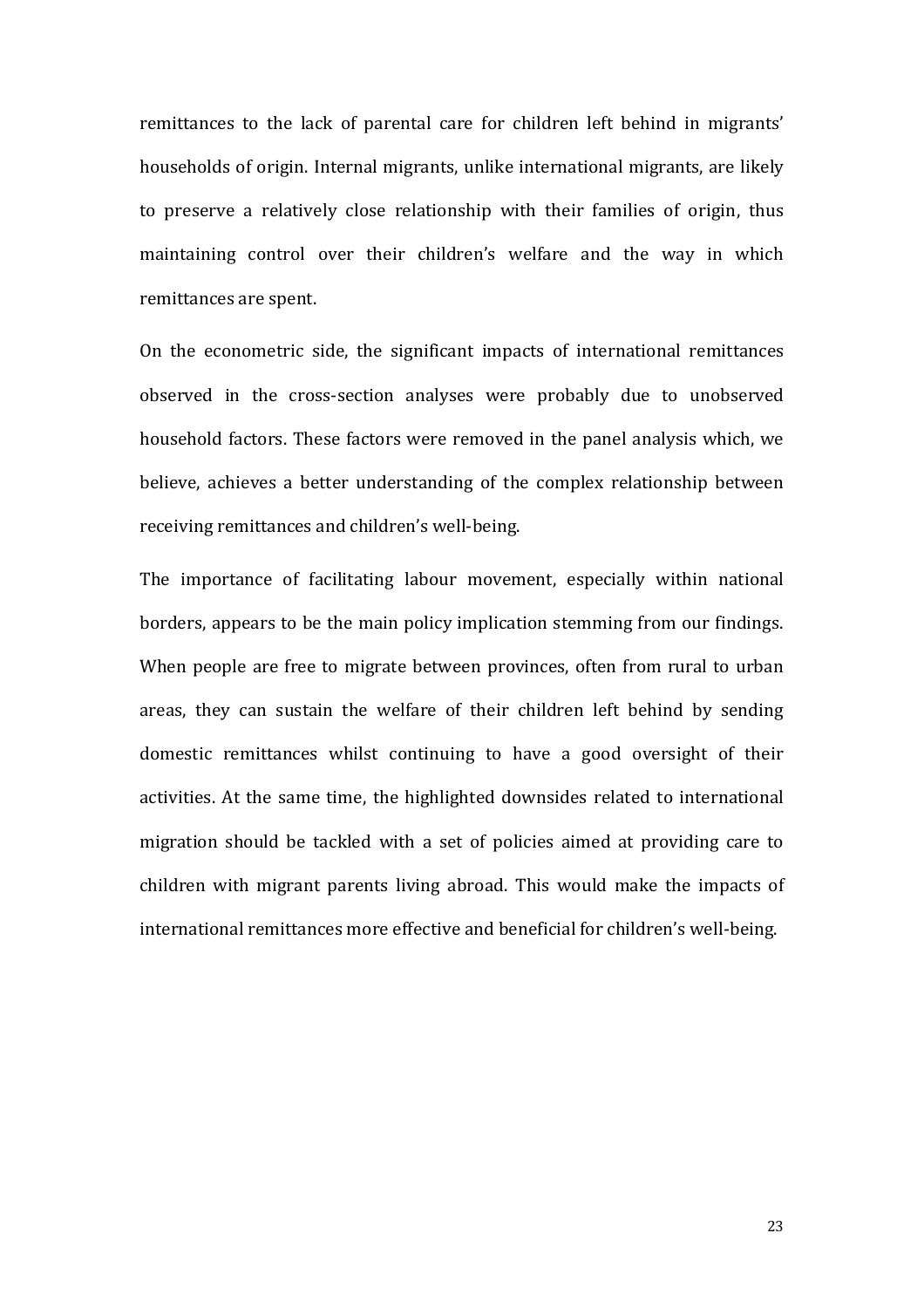# **Notes**

 $\overline{a}$ <sup>i</sup> This axiom states that: 'A family will send the children to the labour market only if the family's income from non-child labour sources drops very low.' (Basu and Van, 1998, p. 416).

ii This relationship also depends on the definition of child labour (if it includes, for example, domestic chores or not). The literature on the allocation of time within the households provides many theoretical and empirical examples where these two activities might be complementary (see, for a survey, Edmonds, 2008).

iii These results are available on request.

iv In fact, in the five year span between the two surveys, the most part of children present in 1993 would have become older than fifteen, thus dropping out of our sample. Edmonds (2005) follows the same strategy.

 $\mathbf{v}$  This is the case where the dependent variable  $Y^{*}_{\mathit{it}}$  is latent but we observe:

$$
Y_{it} = \begin{cases} 0 & \text{if } Y_{it}^* < 0 \\ Y_{it}^* & 0 \le Y_{it}^* \le 1 \\ 1 & \text{if } Y_{it}^* > 1 \end{cases}
$$

vi This amounts to estimate a maximum-likelihood logit model on "grouped" data. The estimation has been performed using the "blogit" command in the STATA software.

vii See p. 6-7 of Alan et al. 2011 for an intuition of this method. The estimation has been performed using the "two-side" STATA routine which calculates the estimator developed in Alan et al. 2011.

(http://www.princeton.edu/~honore/stata/index.html#1.\_Pantob\_version\_0.6).

viii See Section 13, part a, of the questionnaire.

ix Through the transformation formula employed to generate the logarithms, all amounts equaling zero were replaced by a (very small) negative number. The means shown in Table 3 were obtained including both recipients and nonrecipient households and this explains their negative values.

x In Vietnam primary school starts at six years of age and lasts five years (Art. 22, Education Law)

xi Beside the dummy variable associated with the gender of the household head, we are using 'level of education' and 'age group' of the household head, which are expressed by three dummies and two dummies respectively. The reference base for education is 'no qualification obtained' and the three levels represent primary school (low education), secondary school (medium) and college or university (high). For the age group, the reference base is 'under 30 years of age'. Using these age cohorts instead of a continuous age variable allows us to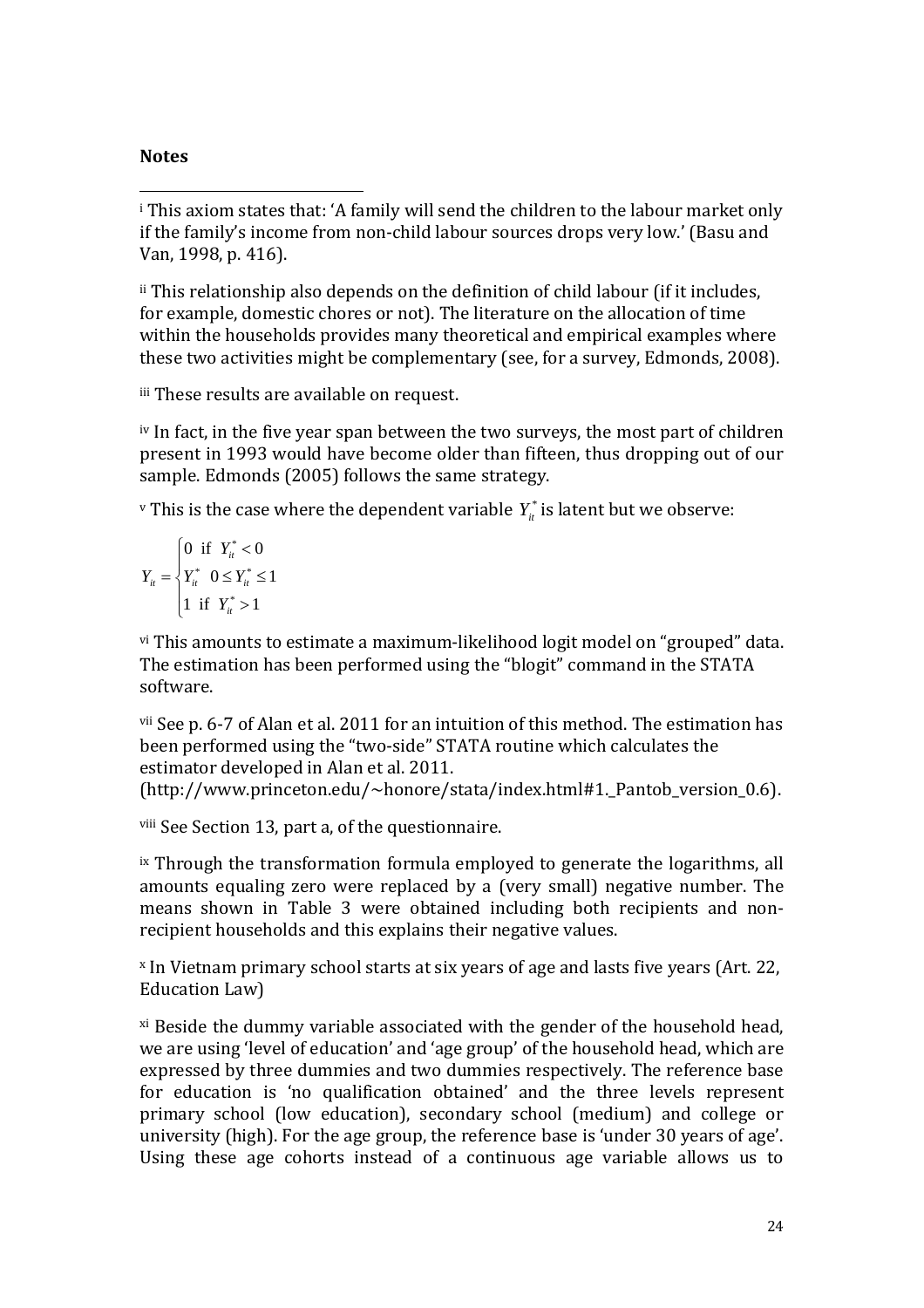$\overline{a}$ distinguish between relatively younger and older households heads, which are likely to have specific attitudes towards children.

xii Although it would have been more valuable for our analysis to use a measure of total household income, given its influence on child labour and schooling (see for example De Carvalho Filho, 2012), there is no such information in the 1993 and 1998 VLSS datasets. A specific module concerning household income has been introduced in the surveys starting from the 2002 wave onwards.

xiii In a preliminary analysis, we have also tested out some alternative remittance variables, exploiting the wealth of data in the VLSS surveys, including other information on the remitters and the receivers of remittances. However, none of them appeared to add to the value of our model. For instance, in contrast to Kugler and Bui (2011), we find no significant impacts on child labour and schooling associated with women receiving larger shares of remittances. The two authors admit that the fraction of remittances going to women is likely to be related to unobservable factors and apply an instrumental variables strategy to their cross-section data. However, the availability of panel data, in our case, allows a more robust control at least of the fixed unobserved factors.

xiv Very similar results were obtained in a preliminary analysis by using a variable containing the children to adults ratio in the household.

xv These results are available on request.

xvi In the specification with all interaction terms, the coefficient of the dummy *Year*, becomes insignificant. The overall difference between the two years therefore is circumscribed to the expenditure variable.

xvii These results are available on request.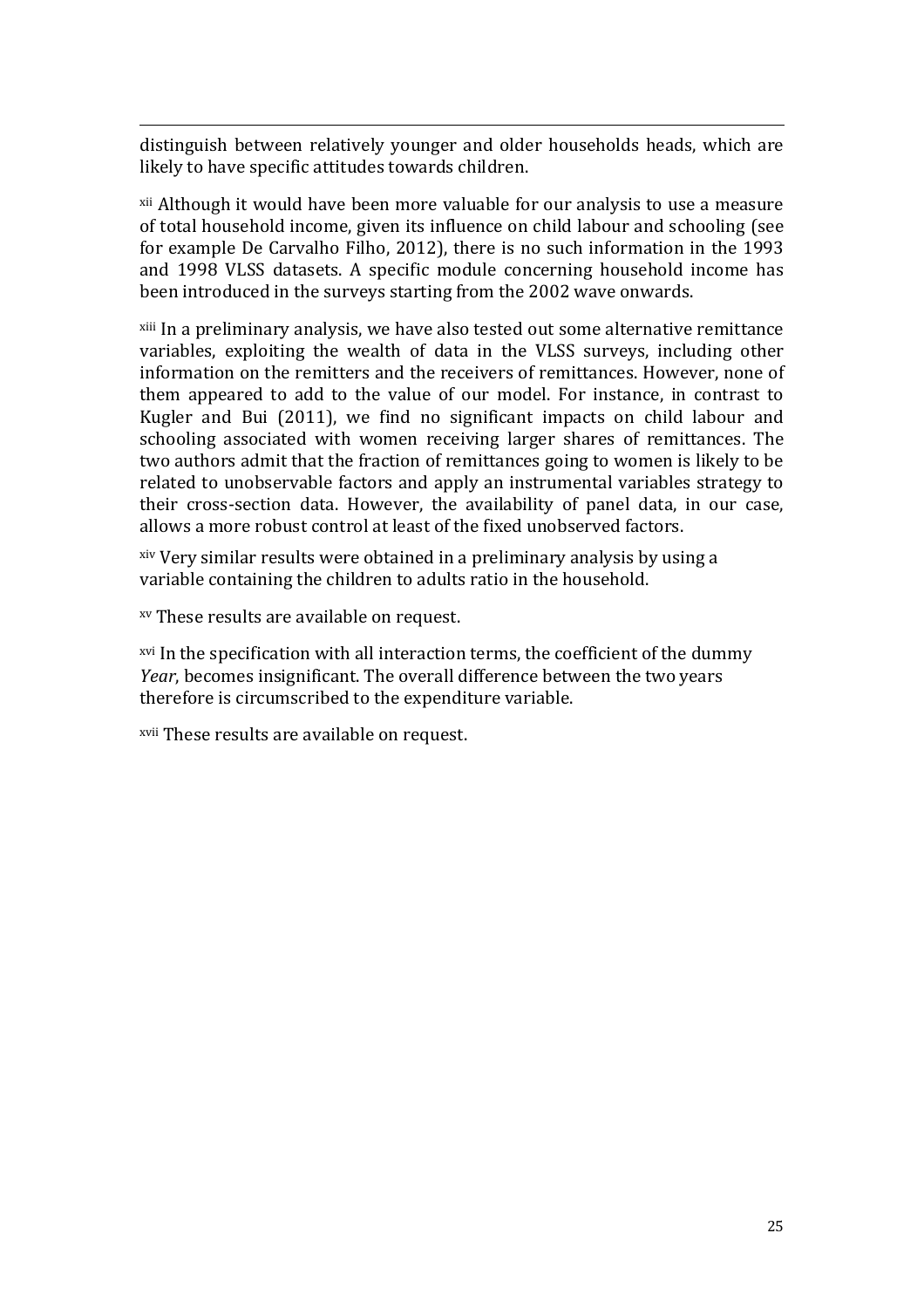# **References**

Acosta, P. (2011) School Attendance, Child Labour, and Remittances from International Migration in El Salvador. *Journal of Development Studies*, 47(6), pp. 913–936

Alan S., B. E. Honoré, L. Hu, S. Leth-Petersen (2011), Estimation of PanelData Regression Models with Two-Sided Censoring or Truncation, Federal Reserve Bank of Chicago, wp2011-08

Adams, Jr., R. and Cuecuecha, A. (2010) Remittances, Household Expenditure and Investment in Guatemala. *World Development*, 38(11), pp. 1626–1641

Antman, F., (2012) "Gender, Educational Attainment and the Impact of Parental Migration on Children Left Behind." Journal of Population Economics, 25(4): 1187-1214, October

Basu, K. and Van, P. H. (1998) The Economics of Child Labor. *American Economic Review*, 88(3), pp. 412-427

De Carvalho Filho, I. E. (2012) Household Income as a Determinant of Child Labor and School Enrollment in Brazil: Evidence from a Social Security Reform. *Economic Development and Cultural Change*, 60(3), pp. 399-435

Edmonds, E. and Turk, C. (2004) Child labor in transition in Vietnam, in: P. Glewwe, N. Agrawal and D. Dollar (eds) *Economic Growth, Poverty and Household Welfare in Vietnam*, World Bank Report, Washington, DC, pp. 505-550

Edmonds, E. (2005) Does Child Labor Decline with Improving Economic Status? *Journal of Human Resources*, 40(1), pp. 77-99

Edmonds, Eric V., 2008, Child Labor, in : Handbook of development Economics, ch. 57, Elsevier

Edwards, A. C. and Ureta, M. (2003) International migration, remittances, and schooling: evidence from El Salvador. *Journal of Development Economics*, 72, pp. 429-61

Giannelli, G. C. and Mangiavacchi, L. (2010) Children's Schooling and Parental Migration: Empirical Evidence on the 'Left‐behind' Generation in Albania. LABOUR, CEIS, Fondazione G. Brodolini and Blackwell Publishing Ltd, 24(1), pp. 76-92

Glewwe, P., Koch, S. and Nguyen, B. L. (2004) Child nutrition, economic growth, and the provision of health care services in Vietnam, in: P. Glewwe, N. Agrawal and D. Dollar (eds) *Economic Growth, Poverty and Household Welfare in Vietnam*, World Bank Report, Washington, DC, pp. 351-389

Honoré, B. E. and J. L. Powell (1994), Pairwise Difference Estimators of Censored and Truncated Regression Models, Journal of Econometrics, 64, 241-78